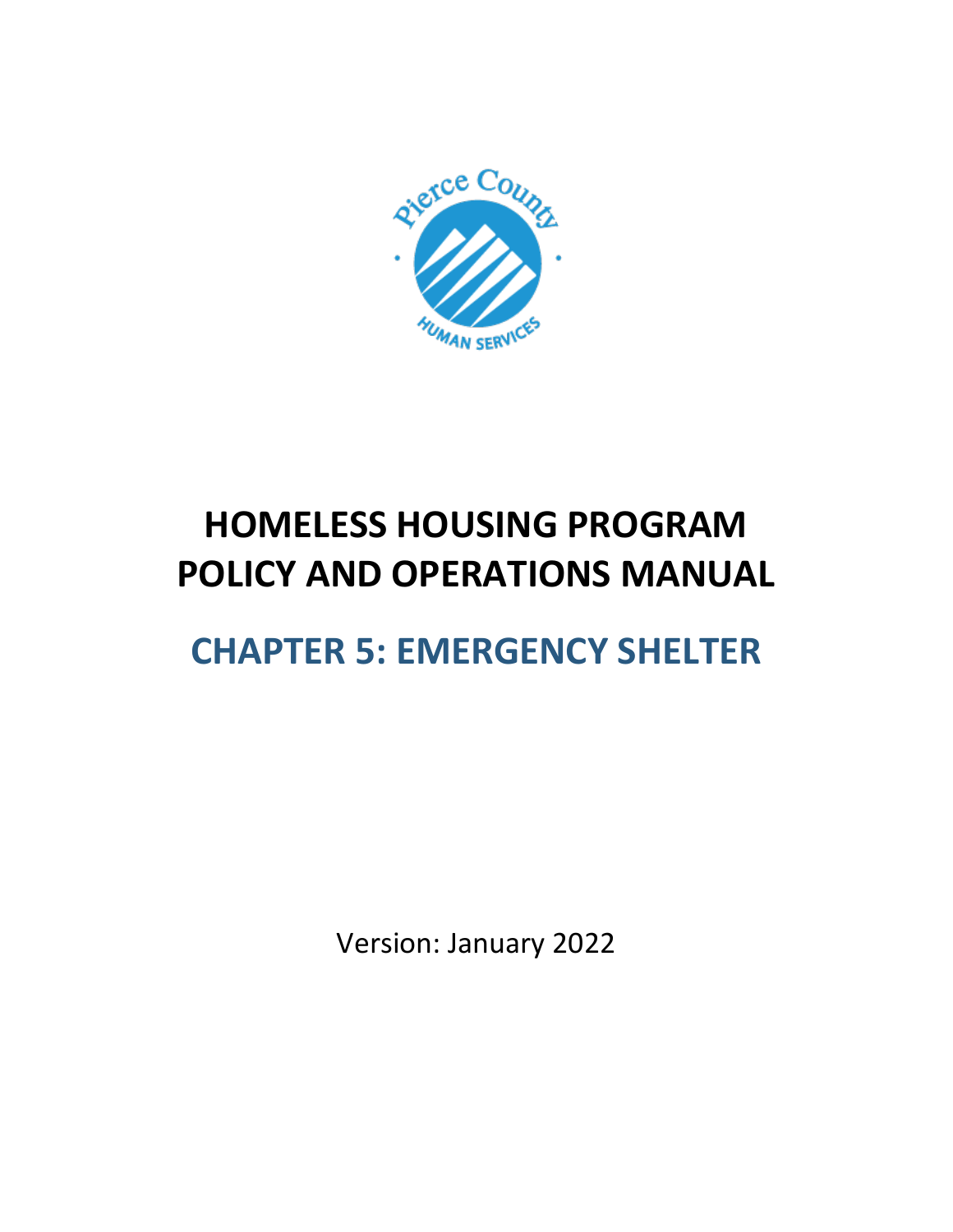# **Table of Contents**

| 5.1 |                                                                                    |
|-----|------------------------------------------------------------------------------------|
|     | 5.1.1                                                                              |
|     | 5.1.2                                                                              |
|     | 5.1.3                                                                              |
|     | 5.1.3.1                                                                            |
|     | 5.1.4                                                                              |
| 5.2 |                                                                                    |
|     | 5.2.1                                                                              |
|     | 5.2.1.1                                                                            |
|     | ADDITIONAL ELIGIBILITY: REQUIREMENTS SPECIFIC TO FUNDING SOURCE 3<br>5.2.1.2       |
|     | ELIGIBILITY RE-CERTIFICATION: REQUIREMENTS FOR ENROLLED HOUSEHOLDS4<br>5.2.2       |
|     | 5.2.2.1                                                                            |
|     | ELIGIBILITY RE-CERTIFICATION REQUIREMENTS: SPECIFIC TO FUNDING SOURCE 4<br>5.2.2.2 |
|     | 5.2.2.3                                                                            |
|     | 5.2.3                                                                              |
| 5.3 |                                                                                    |
|     | 5.3.1                                                                              |
|     | 5.3.2                                                                              |
|     | 5.3.3                                                                              |
|     | 5.3.3.1                                                                            |
|     | 5.3.4                                                                              |
|     | 5.3.4.1                                                                            |
|     | 5.3.4.2                                                                            |
|     | 5.3.4.3                                                                            |
|     | 5.3.4.4                                                                            |
|     | DETERMINING TYPE, AMOUNT, AND DURATION OF ESSENTIAL SERVICES, HOUSING<br>5.3.4.5   |
|     | 5.3.5                                                                              |
|     | 5.3.5.1                                                                            |
| 5.4 |                                                                                    |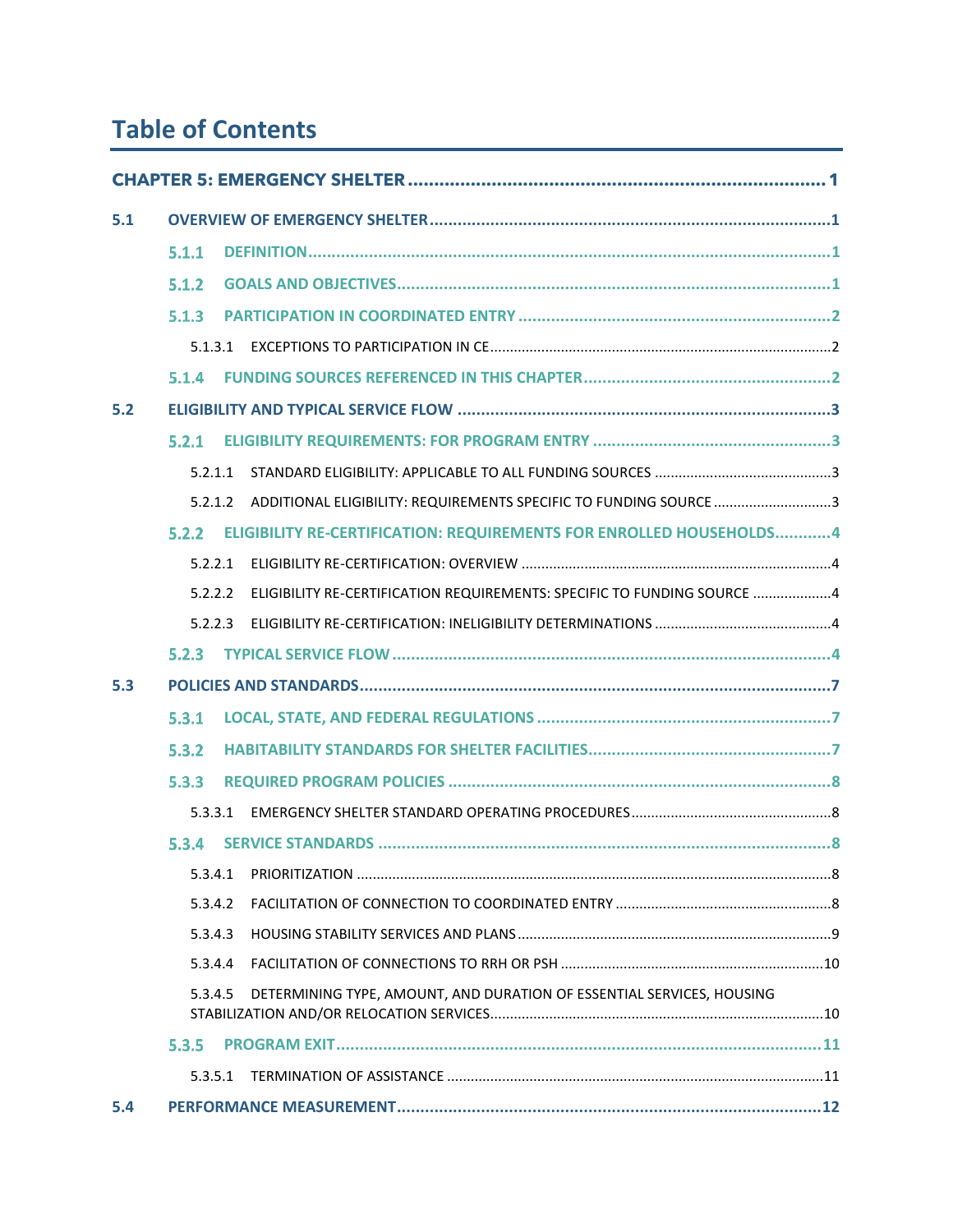|     | 5.4.1   |                                                              |  |
|-----|---------|--------------------------------------------------------------|--|
|     | 5.4.1.1 |                                                              |  |
|     | 5412    |                                                              |  |
|     | 5413    |                                                              |  |
|     | 5.4.2   |                                                              |  |
| 5.5 |         |                                                              |  |
|     | 5.5.1   |                                                              |  |
|     | 5.5.2   | DETAILED ELIGIBLE ACTIVITIES: SPECIFIC TO FUNDING SOURCE  16 |  |
|     | 5.5.2.1 |                                                              |  |
|     | 5.5.2.2 |                                                              |  |
|     | 5.5.2.3 |                                                              |  |
|     | 5.5.3   |                                                              |  |
|     | 5,5.4   |                                                              |  |
| 5.6 |         |                                                              |  |
|     | 5.6.1   |                                                              |  |
|     | 5.6.2   |                                                              |  |
|     | 5.6.3   |                                                              |  |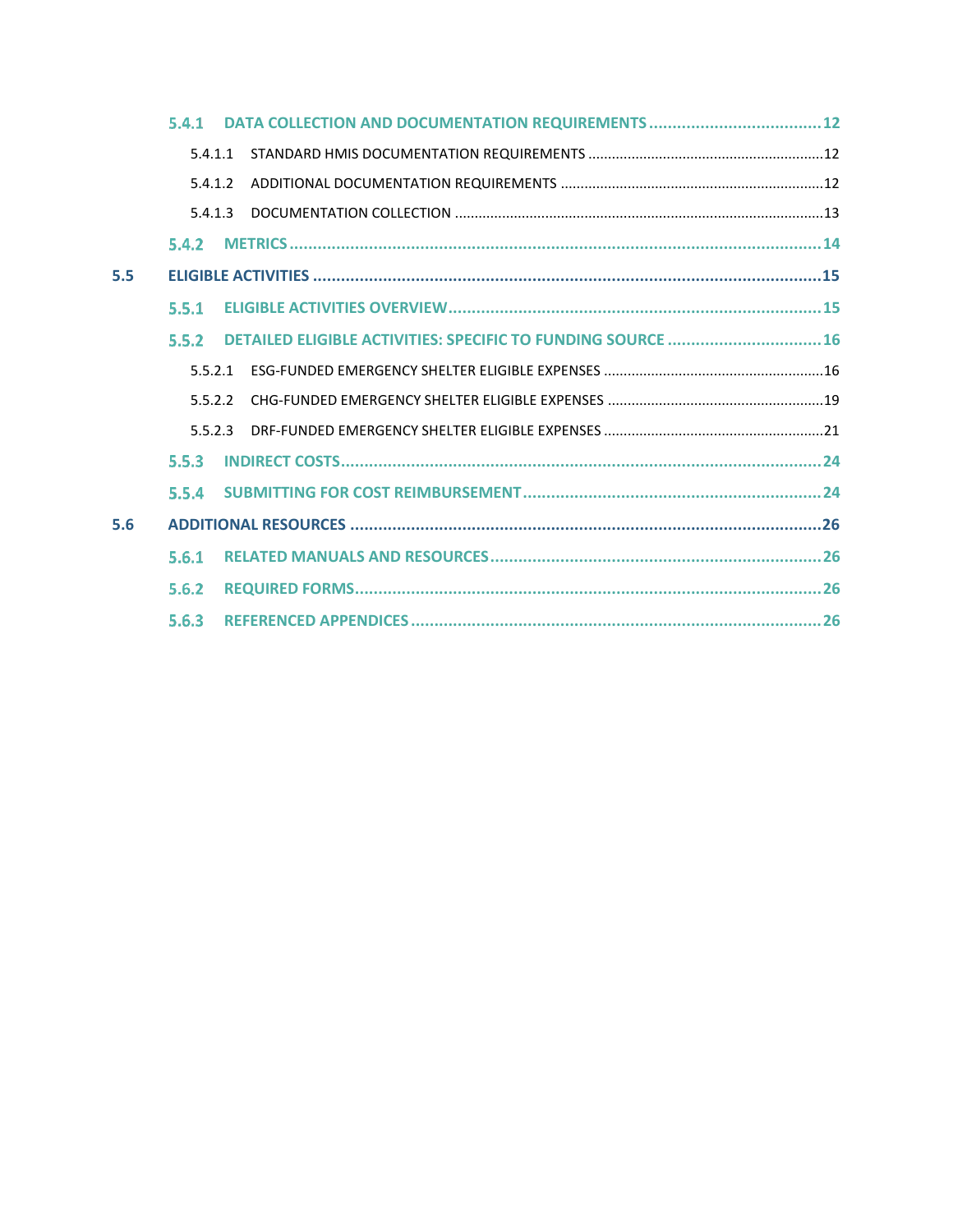# <span id="page-3-0"></span>**CHAPTER 5: EMERGENCY SHELTER**

## <span id="page-3-1"></span>**5.1 OVERVIEW OF EMERGENCY SHELTER**

#### <span id="page-3-2"></span> $5.1.1$ **DEFINITION**

Emergency Shelter provides a short-term temporary place to stay for persons or households experiencing homelessness. The following are types of Shelter programs in Pierce County:

- 1. **Day Shelter:** Facility that is open during regular day-time hours for the purpose of meeting basic needs for persons experiencing homelessness or connecting them to services. This includes food, respite, hygiene services, connection to Coordinated Entry (CE), referral to mainstream and supportive services, or problem solving to meet the person's housing needs, all while employing a housing first approach.
- 2. **Same-Day (or Drop-in) Shelter:** Facility with the primary purpose of providing short-term, temporary overnight Shelter for persons experiencing homelessness that does not require occupants to sign leases or occupancy agreements. Same-Day Shelters are those which offer facility-based, night by night, living arrangement that allows households to enter and exit on an irregular or daily basis. Same-Day Shelters are required to work collaboratively with the CE providers to support the provision of the CE activities on site including screening, Diversion, and Prioritization.
	- o **Safe Parking:** A parking lot in which people experiencing homelessness are permitted to park and remain in their vehicle overnight without penalty. Security and hygiene stations may also be available at the site. Typically, no services are provided on-site, though street outreach may attempt to engage households in services.
	- o **Sanctioned Encampments:** Outdoor camps in area approved by the jurisdiction and the landowner to host people experiencing homelessness in tents or some other temporary structure. Must include security, hygiene stations, and services provided by a non-profit organization. Sanctioned Encampments must be designed to evolve into a more durable/non-temporary shelter model (e.g., tiny house style villages or similar).
- 3. **Continuous-Stay Shelter:** Facility with the primary purpose of providing short-term, temporary overnight Shelter for persons experiencing homelessness that does not require occupants to sign leases or occupancy agreements. Continuous-Stay Shelters are those which are facility-based where households have a room or bed assigned to them for a limited time, typically up to 90 days.

#### <span id="page-3-3"></span> $5.1.2$ **GOALS AND OBJECTIVES**

Emergency Shelter programs empower families and individuals experiencing homelessness to regain permanent housing as quickly as possible while providing a safe place to sleep and housing-focused case management services. The objective of the Shelter system is to provide immediate respite for households that are experiencing literal homelessness and/or fleeing violence. While in Shelter, the programs aim to either provide housing-focused case management or to coordinate such services if the person or household is matched to a CE housing resource.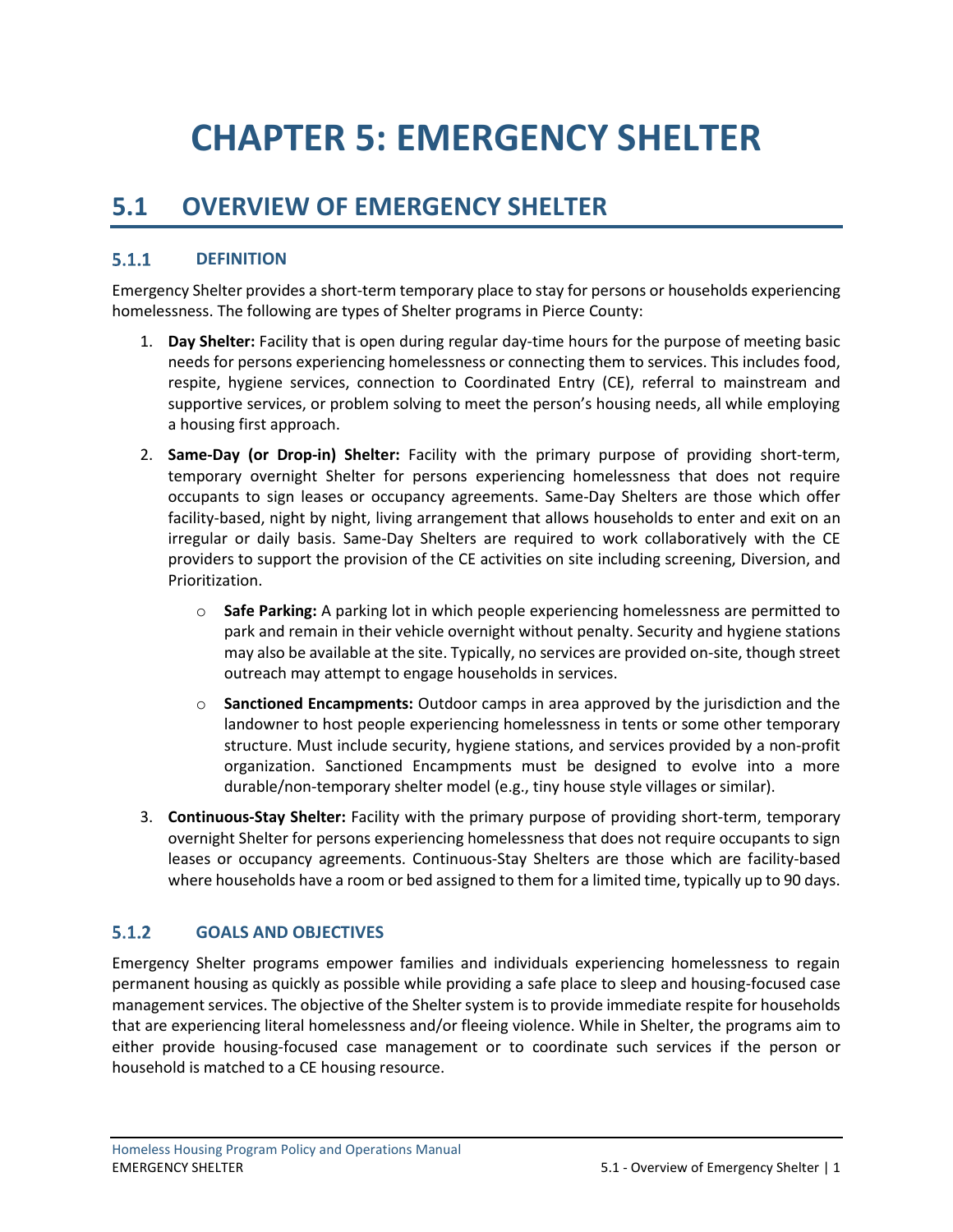Desired results of Emergency Shelter include:

- Prioritize entry for households that have no other safe alternatives (Day Shelters exempt)
- Offer Diversion Conversations to all households seeking Shelter
- Provide housing-focused case management to support the attainment of permanent housing (Day Shelters exempt)
- Connecting households to mainstream resources and benefits for which they may be eligible

#### <span id="page-4-0"></span> $5.1.3$ **PARTICIPATION IN COORDINATED ENTRY**

Service providers that receive funding through ESG must partner with Coordinated Entry to ensure that Shelter participants have access to services that can quickly re-stabilize their housing situation (i.e., link with permanent housing).

| <b>Shelter Type</b> | <b>CE Referral Policy</b>                                                                                                                                      |
|---------------------|----------------------------------------------------------------------------------------------------------------------------------------------------------------|
| Day Shelter         | No CE referral required.                                                                                                                                       |
| Same-Day Shelter    | Not required to accept referrals but must coordinate with CE by either<br>becoming a Certified Partner in CE or by coordinating access to CE at their<br>site. |
| Continuous-Stay     | Must accept referrals from CE and must accept at least 95% of the                                                                                              |
| Shelter             | households referred by CE for admission.                                                                                                                       |

### <span id="page-4-1"></span>**5.1.3.1 EXCEPTIONS TO PARTICIPATION IN CE**

Victim service providers may choose to not use CE for referrals.

#### <span id="page-4-2"></span> $5.1.4$ **FUNDING SOURCES REFERENCED IN THIS CHAPTER**

Fund sources referenced in this chapter of the Manual include:

- Emergency Solutions Grant (ESG), includes both:
	- o State Allocation (ESG State)
	- o County Allocation (ESG County)
- Consolidated Homeless Grant (CHG)
	- o For the purpose of this manual, CHG includes CHG-Hotel Shelter, Rapid Re-Housing, Outreach (CHG-HRO) funds. CHG-HRO funded projects should follow all CHG requirements and grant guidance. **However, CHG-HRO funds may ONLY be used for Hotel Shelter projects.**
- Homeless Document Recording Fee (DRF)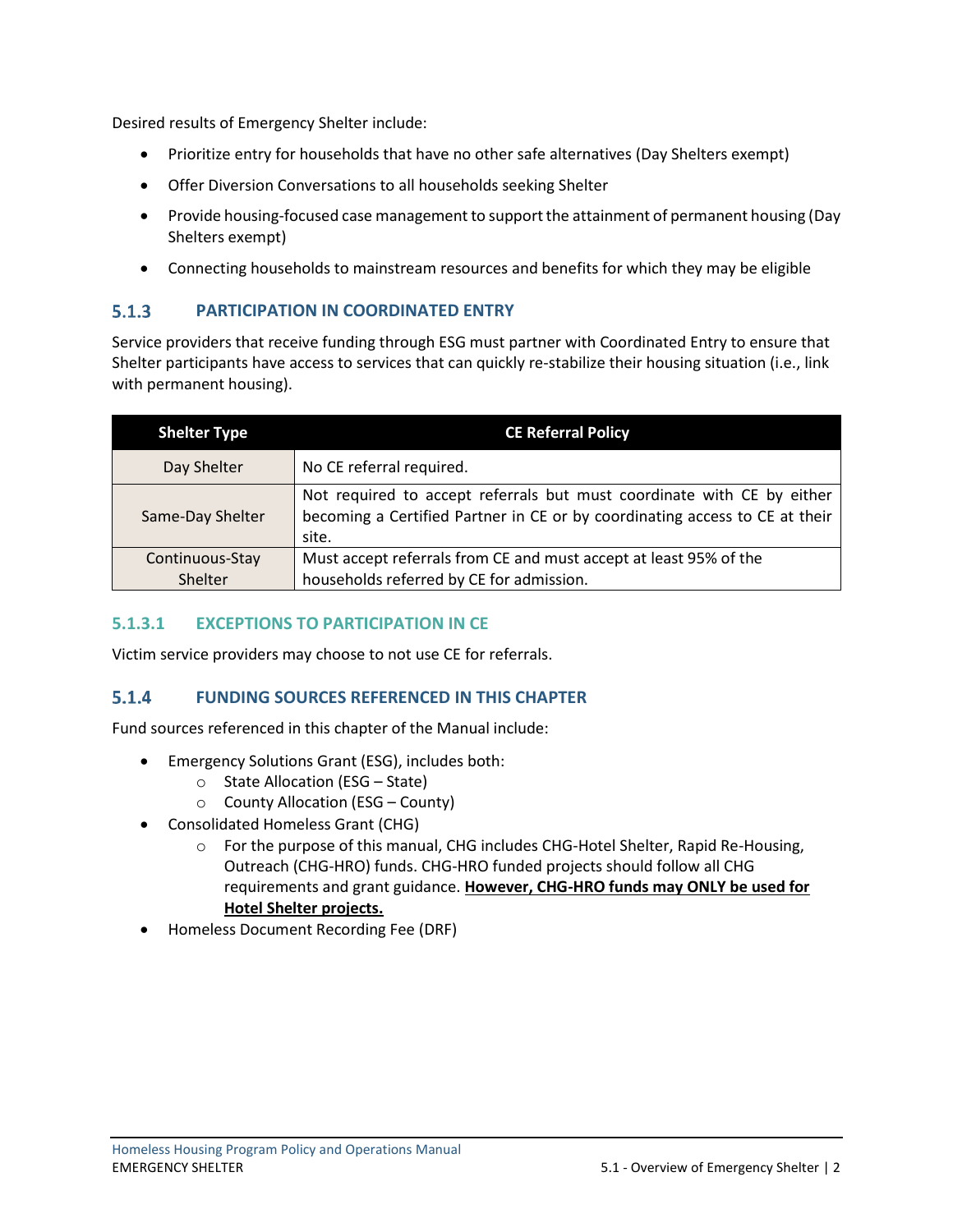# <span id="page-5-0"></span>**5.2 ELIGIBILITY AND TYPICAL SERVICE FLOW**

#### <span id="page-5-1"></span> $5.2.1$ **ELIGIBILITY REQUIREMENTS: FOR PROGRAM ENTRY**

### <span id="page-5-2"></span>**5.2.1.1 STANDARD ELIGIBILITY: APPLICABLE TO ALL FUNDING SOURCES**

Within Pierce County, coordination among homeless service providers occurs primarily through CE for housing assistance. Households experiencing a housing crisis in Pierce County are directed to use CE. Exceptions are made for households at Emergency Shelters (that offer same-day entry). As noted above, Shelter providers that offer same-day entry may screen and serve households before they have gone through CE. However, Shelter providers must partner with CE to ensure participants have access to services that can quickly re-stabilize their housing situation.

Eligibility for Emergency Shelter may be evaluated by individual providers as long as it is in accordance with ESG guidelines (see 24 CFR 576.401). Households must meet the following conditions:

- 1. Households must be experiencing homelessness, in accordance with Category 1 or Category 4 of the U.S. Department of Housing and Urban Development (HUD)'s Homelessness Definition as defined by HUD under 24 CFR Part 578<sup>1</sup>.
- 2. Households must meet an Income Standard. Eligibility varies dependent on fund source. Please see Additional Eligibility Requirements Specific to Funding Source below.

| <b>Funding Source</b> | <b>Eligibility Guidelines</b>                                                                                                                                                                                                                                          |
|-----------------------|------------------------------------------------------------------------------------------------------------------------------------------------------------------------------------------------------------------------------------------------------------------------|
|                       | <b>Income Eligibility Requirement for CHG Standard funding</b><br>Service providers of CHG funding must apply income eligibility criteria<br>to households. The combined household income must not exceed 30<br>percent of Area Median Income (AMI) as defined by HUD. |
| <b>CHG Standard</b>   | CHG Standard Income Eligibility Exemptions<br>• Income eligibility requirements are never required for Same-Day<br>Shelter.<br>• Continuous-Stay Shelters are exempt from income eligibility<br>requirements for the first 90 days of program participation.           |
| <b>DRF</b>            | In addition to the Standard Eligibility Requirements above, the<br>following requirements apply for DRF-funded ES programs:<br>• Households eligible for DRF-funded resources must meet income<br>requirements of at or below 50% Area Median Income.                  |
| ESG                   | No income requirement.                                                                                                                                                                                                                                                 |

### <span id="page-5-3"></span>**5.2.1.2 ADDITIONAL ELIGIBILITY: REQUIREMENTS SPECIFIC TO FUNDING SOURCE**

<sup>&</sup>lt;sup>1</sup> See Appendix A-2 for details.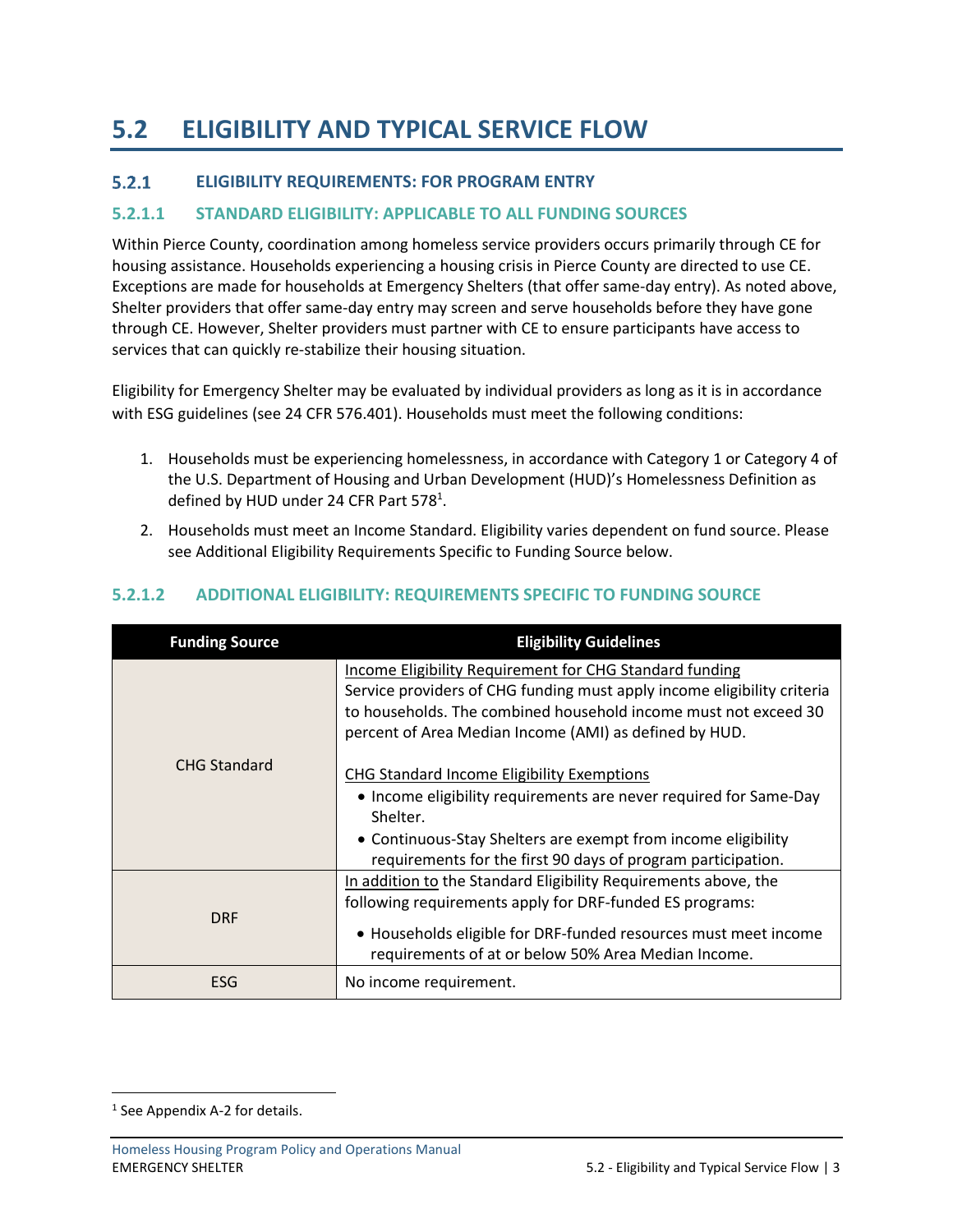#### <span id="page-6-0"></span> $5.2.2$ **ELIGIBILITY RE-CERTIFICATION: REQUIREMENTS FOR ENROLLED HOUSEHOLDS**

### <span id="page-6-1"></span>**5.2.2.1 ELIGIBILITY RE-CERTIFICATION: OVERVIEW**

Once enrolled in the program, households must continue to meet recertification eligibility criteria at intervals set by the funding source. In instances where service providers use multiple sources of funding for the same household, service providers must comply with the more stringent of the requirements.

### <span id="page-6-2"></span>**5.2.2.2 ELIGIBILITY RE-CERTIFICATION REQUIREMENTS: SPECIFIC TO FUNDING SOURCE**

| <b>Funding Source</b> | <b>Eligibility Guidelines</b>                                                                                                                                                                                                                                                                                                           |
|-----------------------|-----------------------------------------------------------------------------------------------------------------------------------------------------------------------------------------------------------------------------------------------------------------------------------------------------------------------------------------|
| CHG                   | Following the first 90 days of a household's program participation,<br>CHG Standard-funded Continuous Stay Shelter programs must assess<br>each household for income eligibility at least every three months.<br>Eligibility must be documented using the CHG Verification of<br>Household Eligibility and Income Recertification Form. |
|                       | No income re-certification requirement for Same Day Shelters.                                                                                                                                                                                                                                                                           |
| <b>ESG or DRF</b>     | No income re-certification requirement.                                                                                                                                                                                                                                                                                                 |

### <span id="page-6-3"></span>**5.2.2.3 ELIGIBILITY RE-CERTIFICATION: INELIGIBILITY DETERMINATIONS**

If households are determined income ineligible at re-certification with CHG funding, they may remain in the program for an additional three months. Case management may continue for an additional six months after the determination of income ineligibility to support the household transition to selfsufficiency.

#### <span id="page-6-4"></span> $5.2.3$ **TYPICAL SERVICE FLOW**

Emergency Shelters in Pierce County operate autonomously, and while the flow of services may vary, the flow described below identifies the general elements that must be provided by each Shelter type.

| <b>Shelter Type</b>    | <b>Typical Service Flow</b>                                                                                                                                             |  |  |
|------------------------|-------------------------------------------------------------------------------------------------------------------------------------------------------------------------|--|--|
|                        | 1. Data Collection: Day Shelters collect some basic information from<br>individuals or households who utilize their facilities.                                         |  |  |
| Day Shelter            | Daytime Respite: After basic information is collected, Day<br>Shelters provide households with a safe place to be, away from<br>the elements.                           |  |  |
|                        | 3. Service/Resource Connections: Basic need resources are either<br>available at the Day Shelter, or households can be connected with<br>other resources they may need. |  |  |
|                        | 1. Conduct and/or Coordinate Diversion Activity: When a                                                                                                                 |  |  |
| Same-Day Shelter, Safe | household contacts Emergency Shelter, Shelter staff at Certified                                                                                                        |  |  |
| Parking or Sanctioned  | Partner agencies will first have a Diversion discussion with the                                                                                                        |  |  |
| Encampment             | household (in person or over the phone) to explore natural                                                                                                              |  |  |
|                        | resources available to the household to help them self-resolve                                                                                                          |  |  |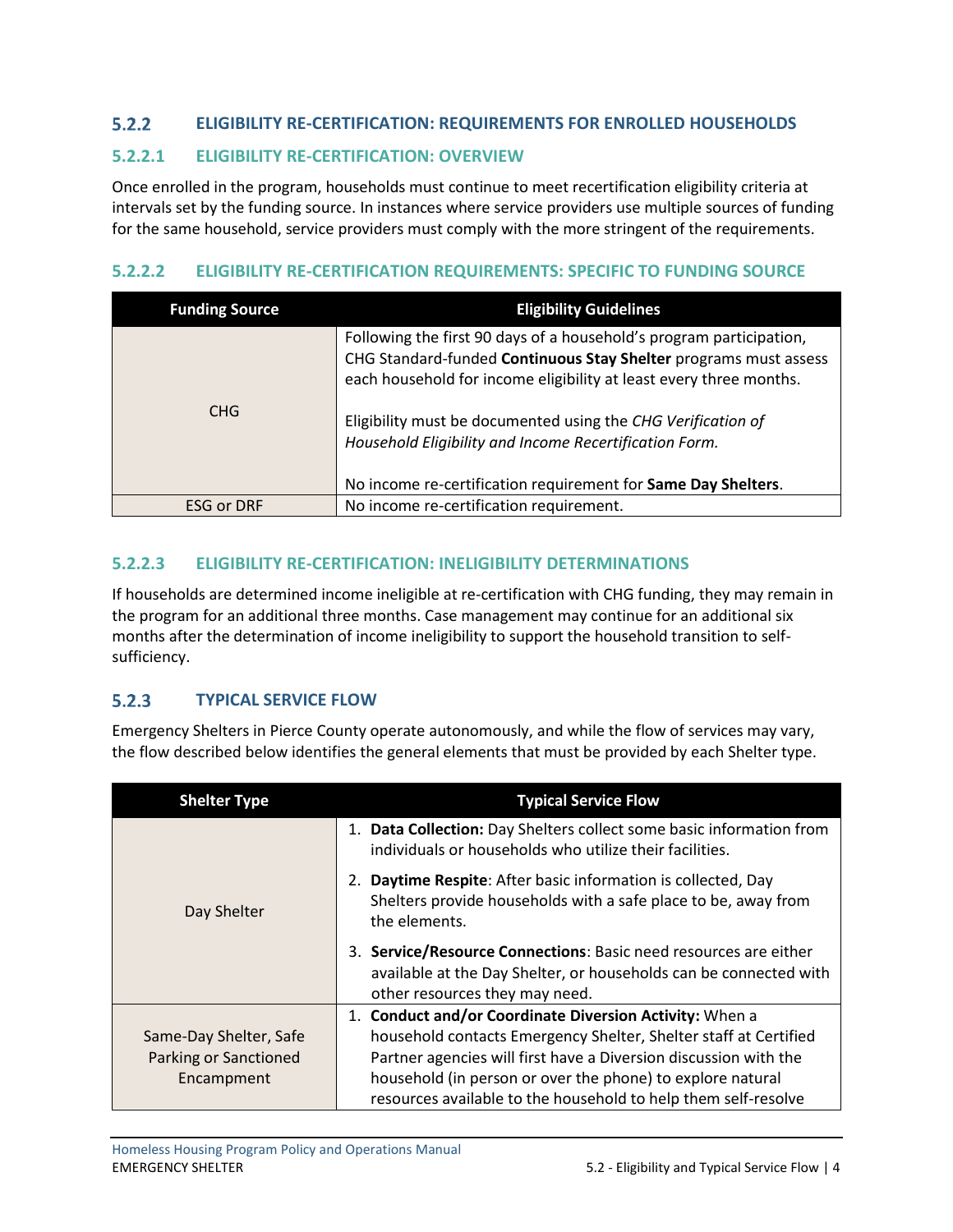|                         | their homelessness and offer support in utilizing those natural<br>resources as appropriate, so they do not have to enter Emergency<br>Shelter. Shelter staff at agencies that are not Certified Partners<br>will coordinate with a CE provider to ensure access to a Diversion<br>engagement. Additional information regarding Diversion<br>strategies, housing solutions, and financial assistance may be<br>found in Chapter 3 of this Manual.                                                                              |
|-------------------------|--------------------------------------------------------------------------------------------------------------------------------------------------------------------------------------------------------------------------------------------------------------------------------------------------------------------------------------------------------------------------------------------------------------------------------------------------------------------------------------------------------------------------------|
|                         | 2. Data Collection / Shelter Enrollment: Once it is determined the<br>household will enter Emergency Shelter, Shelter staff will enroll<br>the household into the Emergency Shelter program in HMIS.                                                                                                                                                                                                                                                                                                                           |
|                         | 3. Overnight Respite: Shelter staff will provide sleeping<br>arrangements and meals and ensure participant safety.                                                                                                                                                                                                                                                                                                                                                                                                             |
|                         | 4. Housing Stability Plan Development: Shelter staff will meet in-<br>person to assess for needs and develop a Housing Stability Plan<br>with all Shelter participants residing in Shelter longer than 5 days.<br>Shelter staff will upload a copy of these documents into the<br>participant's profile in HMIS. Shelter staff will create a publicly<br>viewable note that contains a summary of the meeting and<br>housing plan. Additional details regarding the Housing Stability<br>Plan may be found in Section 5.3.4.2. |
|                         | 5. Permanent Housing Connections: Shelter staff apply the practices<br>of progressive engagement with all participants and develop<br>Housing Stability Plans that rely first on the participant's own<br>resources and networks, and then use the least amount of system<br>resources needed to move the participant to permanent housing.<br>Linkages may include Diversion housing solutions, Critical Time<br>Intervention (CTI), Rapid Re-Housing (RRH), or Permanent<br>Supportive Housing (PSH).                        |
|                         | 6. Program Exit: Upon exit from Shelter, Shelter staff will close out<br>all agency paperwork according to agency procedures and exit the<br>household from the Emergency Shelter program in HMIS.                                                                                                                                                                                                                                                                                                                             |
| Continuous-Stay Shelter | 1. Receive Referrals: Continuous stay Shelters must accept referrals<br>from CE. When the Shelter has a vacancy, it must be posted on<br>the Daily Vacancy Tracking Sheet (or similar vacancy tracking<br>mechanism) for CE to fill. CE will acknowledge the program<br>opening and refer the highest qualifying priority household. The<br>Shelter may deny any referrals that they are unable to contact<br>after at least 3 attempts within 72 hours.                                                                       |
|                         | 2. Data Collection / Shelter Enrollment: Once it is determined the<br>household will enter Emergency Shelter, Shelter staff will enroll<br>the household into the Emergency Shelter program in HMIS.                                                                                                                                                                                                                                                                                                                           |
|                         | 3. Overnight Respite: Shelter staff will provide sleeping<br>arrangements and meals and ensure participant safety.                                                                                                                                                                                                                                                                                                                                                                                                             |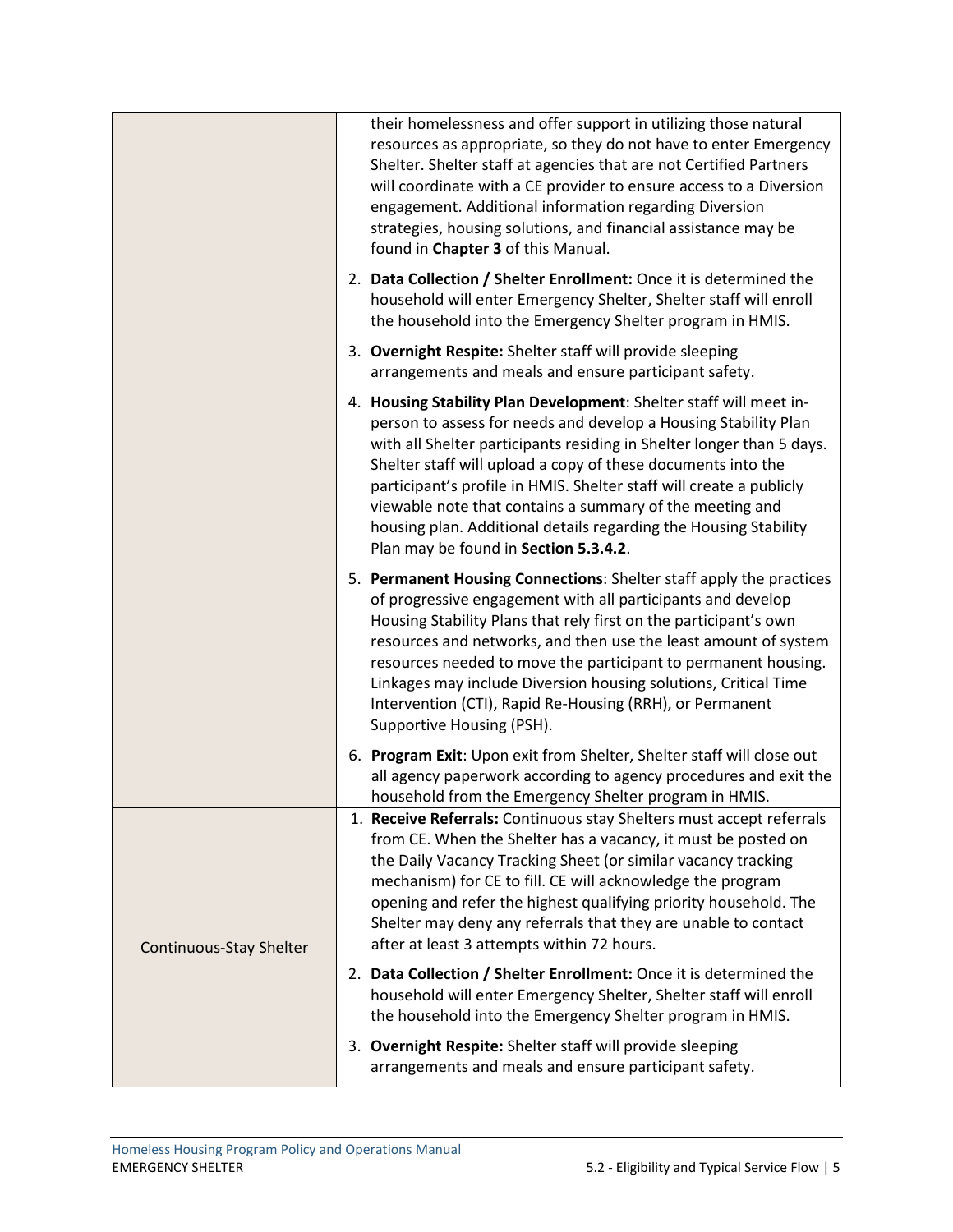|  | 4. Housing Stability Plan Development: Shelter staff will meet in-                                                                  |
|--|-------------------------------------------------------------------------------------------------------------------------------------|
|  | person to assess for needs and develop a Housing Stability Plan                                                                     |
|  | with all Shelter participants residing in Shelter longer than 5 days.                                                               |
|  | Shelter staff will upload a copy of these documents into the                                                                        |
|  | participant's profile in HMIS. Shelter staff will create a publicly                                                                 |
|  | viewable note that contains a summary of the meeting and                                                                            |
|  | housing plan. Additional details regarding the Housing Stability                                                                    |
|  | Plan may be found in Section 5.3.4.2.                                                                                               |
|  | 5. Permanent Housing Connections: Shelter staff apply the practices                                                                 |
|  | of progressive engagement with all participants and develop                                                                         |
|  | Housing Stability Plans that rely first on the participant's own<br>resources and networks, and then use the least amount of system |
|  | resources needed to move the participant to permanent housing.                                                                      |
|  | Linkages may include Diversion housing solutions, RRH, or PSH.                                                                      |
|  |                                                                                                                                     |
|  | 6. Program Exit: Upon exit from Shelter, Shelter staff will close out                                                               |
|  | all agency paperwork according to agency procedures and exit the                                                                    |
|  | household from the Emergency Shelter program in HMIS. The<br>Shelter will then post a new vacancy when the bed space is             |
|  | available.                                                                                                                          |
|  |                                                                                                                                     |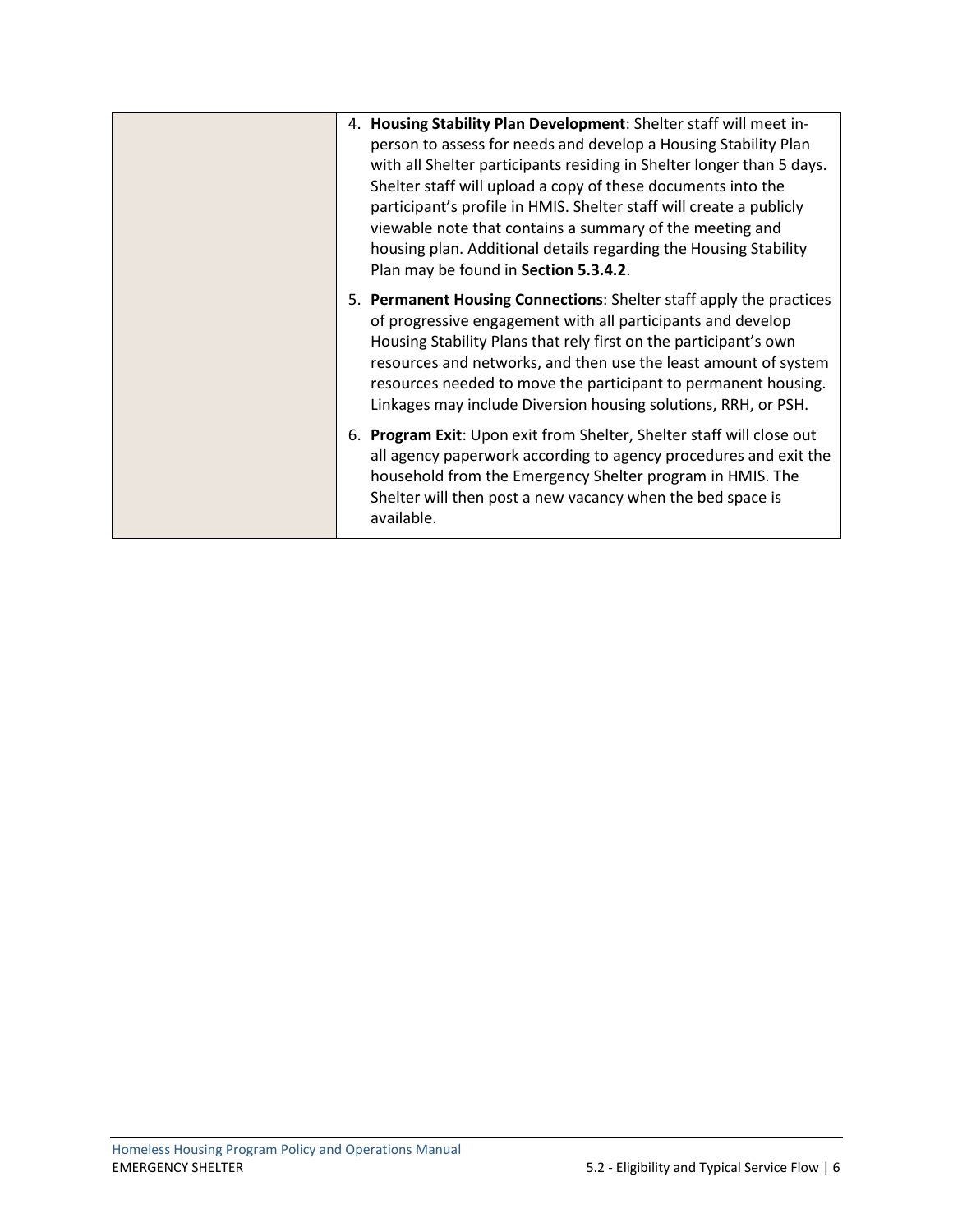# <span id="page-9-0"></span>**5.3 POLICIES AND STANDARDS**

#### <span id="page-9-1"></span> $5.3.1$ **LOCAL, STATE, AND FEDERAL REGULATIONS**

Emergency Shelter programs are governed by an array of state, local, and federal regulations. In addition to the regulations in **Section 1.3: Universal Policies and Standards**. This is not an exhaustive list; it is the responsibility of each individual grant recipient to ensure they are in compliance with all applicable local, state, and federal regulations. In instances where regulations overlap, grant recipients must comply with the more stringent of the applicable regulations.

#### <span id="page-9-2"></span> $5.3.2$ **HABITABILITY STANDARDS FOR SHELTER FACILITIES**

All Emergency Shelters must maintain safe and sanitary facilities. Any Emergency Shelter that receives ESG or DRF for Shelter operations must maintain compliance with [24 CFR 576.403](https://www.ecfr.gov/current/title-24/subtitle-B/chapter-V/subchapter-C/part-576/subpart-E/section-576.403) Shelter and Housing Standards and comply with the following minimum safety, sanitation, and privacy standards<sup>2</sup>:

- **Structure and Materials.** The Shelter building must be structurally sound to protect residents from the elements and not pose any threat to health and safety of the residents. Any renovation (including major rehabilitation and conversion) carried out with ESG assistance must use Energy Star and WaterSense products and appliances.
- **Access.** The Shelter must be accessible in accordance with Section 504 of the Rehabilitation Act (29 U.S.C. 794) and implementing regulations at [24 CFR part 8;](https://www.ecfr.gov/current/title-24/subtitle-A/part-8) the Fair Housing Act (42 U.S.C. 3601 et seq.) and implementing regulations at [24 CFR part 100;](https://www.ecfr.gov/current/title-24/subtitle-B/chapter-I/part-100) and Title II of the Americans with Disabilities Act (42 U.S.C. 12131 et seq.) and [28 CFR part 35;](https://www.ecfr.gov/current/title-28/chapter-I/part-35) where applicable.
- **Space and Security.** Except where the Shelter is intended for day use only, the Shelter must provide each program participant in the Shelter with an acceptable place to sleep and adequate space and security for themselves and their belongings.
- **Interior Air Quality.** Each room or space within the Shelter must have a natural or mechanical means of ventilation. The interior air must be free of pollutants at a level that might threaten or harm the health of residents.
- **Water Supply.** The Shelter's water supply must be free of contamination.
- **Sanitary Facilities.** Each program participant in the Shelter must have access to sanitary facilities that are in proper operating condition, are private, and are adequate for personal cleanliness and the disposal of human waste.
- **Thermal Environment.** The Shelter must have any necessary heating/cooling facilities in proper operating condition.
- **Illumination and Electricity.** The Shelter must have adequate natural or artificial illumination to permit normal indoor activities and support health and safety. There must be sufficient electrical sources to permit the safe use of electrical appliances in the Shelter.
- **Food Preparation.** Food preparation areas, if any, must contain suitable space and equipment to store, prepare, and serve food in a safe and sanitary manner.

<sup>&</sup>lt;sup>2</sup> Additional information may be found at[: https://www.hudexchange.info/resource/3766/esg-minimum](https://www.hudexchange.info/resource/3766/esg-minimum-habitability-standards-for-emergency-shelters-and-permanent-housing/)[habitability-standards-for-emergency-Shelters-and-permanent-housing/.](https://www.hudexchange.info/resource/3766/esg-minimum-habitability-standards-for-emergency-shelters-and-permanent-housing/)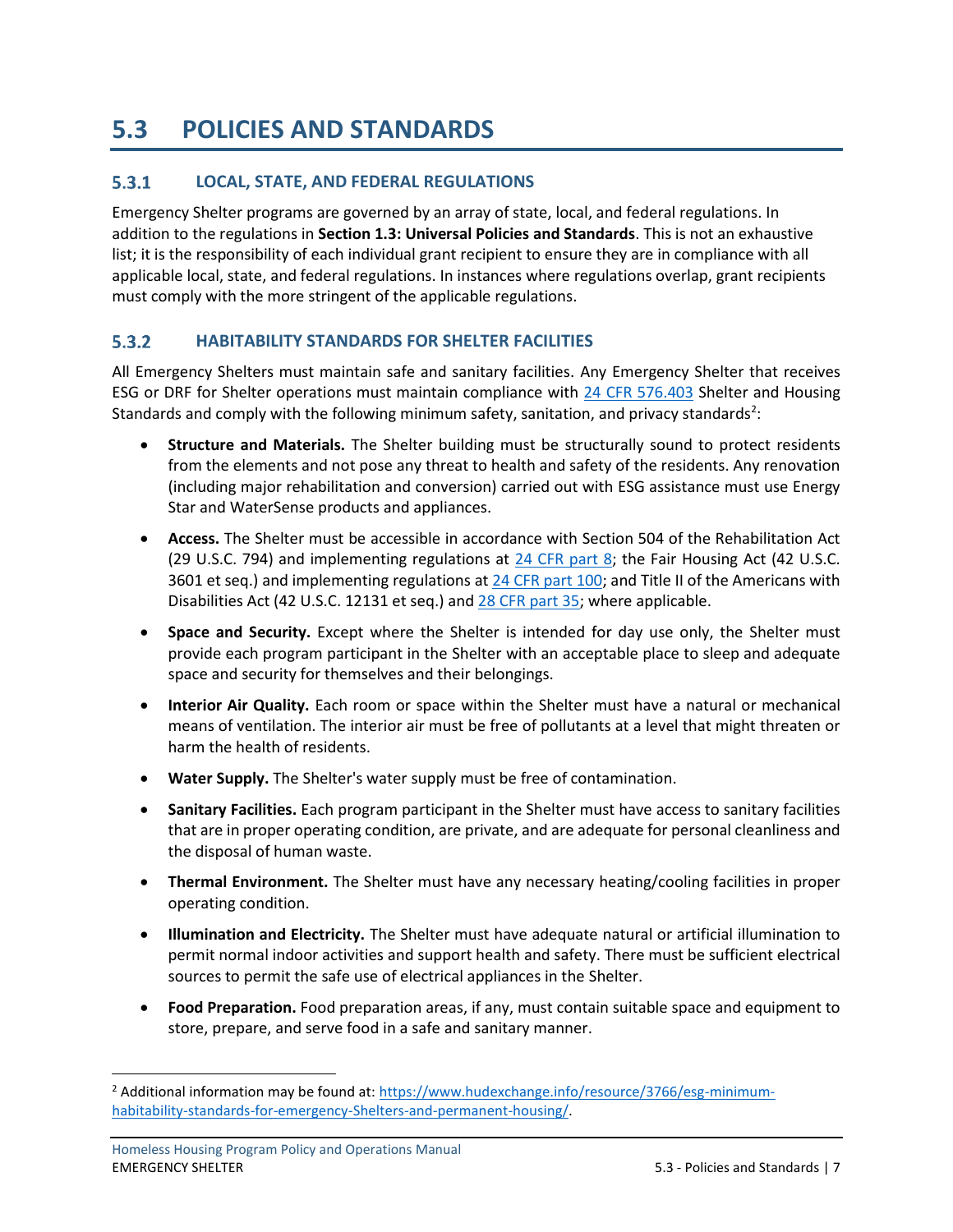- **Sanitary Conditions.** The Shelter must be maintained in a sanitary condition.
- **Fire Safety.** There must be at least one working smoke detector in each occupied unit of the Shelter. Where possible, smoke detectors must be located near sleeping areas. The fire alarm system must be designed for hearing-impaired residents. All public areas of the Shelter must have at least one working smoke detector. There must also be a second means of exiting the building in the event of fire or other emergency.

This policy does not exempt Shelters from having to be compliant with local housing codes. Therefore, if there are requirements that are in both the local housing code and the minimum standards above, the service provider must comply with the more stringent of the two. Additionally, to prevent lead poisoning in young children, Shelter operators must comply with the Lead‐Based Paint Poisoning Prevention Act of 1978 and its applicable regulations found at [24 CFR 35,](https://www.ecfr.gov/current/title-24/subtitle-A/part-35) Parts A, B, M, and R. Please see Appendix B-1 for more information on Lead-Based Paint Visual Assessment Requirements.

#### <span id="page-10-0"></span> $5.3.3$ **REQUIRED PROGRAM POLICIES**

### <span id="page-10-1"></span>**5.3.3.1 EMERGENCY SHELTER STANDARD OPERATING PROCEDURES**

All Emergency Shelters are responsible for developing their own Standard Operating Procedures (SOPs) regarding:

- 1. Admission
- 2. Diversion
- 3. Referral
- 4. Discharge

This includes domestic violence service providers, which adhere to statewide standards for provision of services. At a minimum, these policies must be person-centered, trauma-informed, and based in Housing First approaches. SOPs must be publicly available and must include the Shelter's policies. In addition, service providers are responsible for developing detailed procedures to operate Shelter in accordance with the policies and standards in this Manual.

#### <span id="page-10-2"></span> $5.3.4$ **SERVICE STANDARDS**

### <span id="page-10-3"></span>**5.3.4.1 PRIORITIZATION**

When there is insufficient Emergency Shelter capacity to meet the need of households experiencing homelessness in Pierce County, Shelter admission should be reserved for unsheltered households who are at greatest risk for severe health and safety consequences.

### <span id="page-10-4"></span>**5.3.4.2 FACILITATION OF CONNECTION TO COORDINATED ENTRY**

Emergency Shelters are expected to facilitate a connection to Coordinated Entry for their participants. This may be facilitated by either certifying staff in CE to offer service on-site, or by coordinating with another certified CE partner organization.

Emergency Shelters are encouraged to reference **Chapter 3: Coordinated Entry** of this Manual for information regarding required policies related to Diversion and Referrals, as well as program standards. In addition, service providers are responsible for developing detailed procedures to facilitate connection to CE in accordance with the policies and standards in this Manual.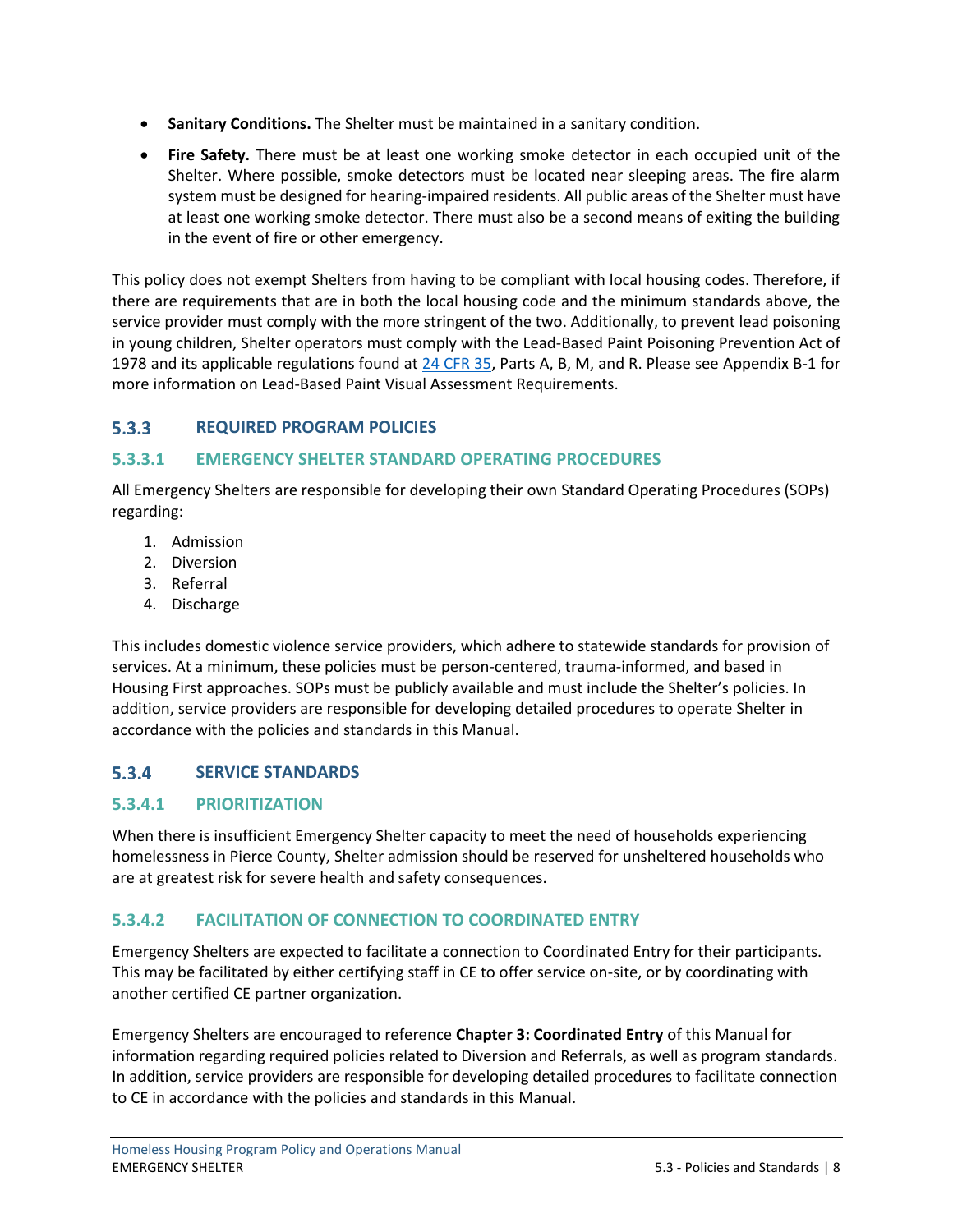Victim service providers of Emergency Shelter must offer the opportunity to connect with Coordinated Entry but will not be measured on the rate of connection to CE.

### <span id="page-11-0"></span>**5.3.4.3 HOUSING STABILITY SERVICES AND PLANS**

Diversion Next Steps Plans and Housing Stability Plans outline the household's goals and action steps for obtaining permanent housing as quickly as possible. All Overnight Emergency Shelters are expected to support households in the development and pursuit of a Diversion Next Steps Plan or a Housing Stability Plan. In the case of Certified Partner agencies, the Shelter will initiate the development of the Diversion Next Steps Plan; in the case on non-Certified agencies, the Shelter will support the execution of Diversion Next Steps Plans that are initiated by CE.

Households that do not identify a Diversion Plan are encouraged to develop a Housing Stability Plan that first utilizes the household's own resources and networks to gain permanent housing, but that also identifies a back-up plan for moving to permanent housing. Shelter Case Managers are encouraged to use Motivational Interviewing, Housing-Focused Case Management, and Progressive Engagement strategies to assist households in identifying ways in which they can move out of Shelter and into permanent housing.

Shelter staff will develop Housing Stability Plans that contain the following at a minimum:

- 1. **Housing Goals:** Concrete plan and action steps for moving to housing other than the Shelter, ideally to permanent housing.
- 2. **Linkages to Mainstream Resources:** Goal and action steps related to obtaining all public/ mainstream benefits to which the participant is entitled. This may include steps towards obtaining or maintaining income through education, employment, job training and/or financial counseling. It may also include linkages to needed physical, mental and/or behavioral health services and supports.

When developing Housing Stability Plans for households, Shelters should help households consider:

- *The Household's Own Resources and Networks to Gain Permanent Housing:* Some households may have housing options available to them, such as returning to doubled-up housing options. For some households, this may be more appropriate than moving into a unit of their own. This is particularly true of fixed income households or those waiting to receive benefit determinations (such as those waiting on SSI/SSDI applications or appeals). Shelter Case Managers are encouraged to have open conversations with these households about rent costs and their current income, and the time-limited nature of the RRH program. If doubling-up or room sharing is an option for these households, it may be more appropriate to develop a Housing Stability Plan for this option.
- *Preparing for RRH Intake and Housing Search:* Households eligible for Rapid Re- Housing should begin working with their Shelter Case Manager to prepare for their first intake appointment with the RRH provider. This includes compiling and preparing the needed documents, working through the household's budget, identifying apartment needs/ logistics for the household, and ensuring that all current benefits are being accessed. Shelter Case Managers should share a copy of the Housing Stability Plan and the participants' progress on it with the RRH provider once the household receives a referral. Shelter staff are also encouraged to attend the participant's RRH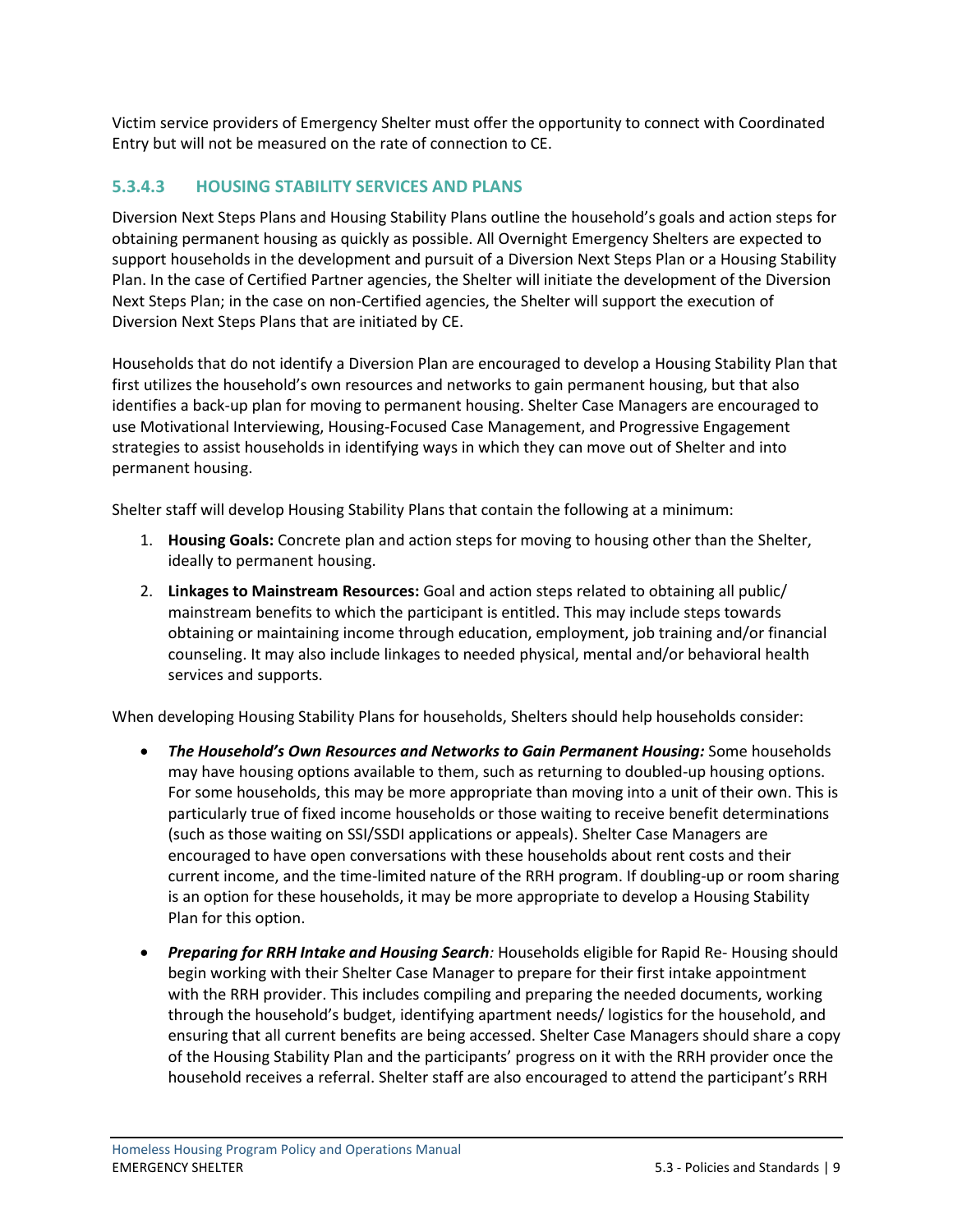intake session. This way, participants can transition more easily to the RRH program and both Case Managers are up to date on the participant's case.

- *Identifying Potential Barriers to Obtaining Housing:* Shelter Case Managers can help participants prepare for RRH by helping to identify elements of a participant's history that may make obtaining housing more difficult, so these can be mitigated if possible and/or discussed with the RRH provider at the first intake appointment. Barriers may include recent criminal history, a history of eviction, outstanding utility debts, very poor or no credit, no income, large family size with no income, or lack of transportation.
- *Preparing Documentation for PSH Eligibility:* Households eligible for Permanent Supportive Housing should begin working with their Shelter Case Manager to prepare the documentation needed for the PSH referral packet and documentation standards.
- *The Household's Needed Supports, Such as Mental Health, Physical Health, Public Benefits, Childcare, etc.*: While in Shelter, households should be developing plans to connect to all benefits and supportive services necessary to maintain permanent housing.

### <span id="page-12-0"></span>**5.3.4.4 FACILITATION OF CONNECTIONS TO RRH OR PSH**

When households are referred to either RRH or PSH, Emergency Shelter staff should:

- Collect the required RRH or PSH documentation.
- Upload all relevant case planning documentation (initial and updated Housing Stability Plans, budgets, etc.) to the participant's profile in HMIS so that these documents are readily accessible for review by the RRH or PSH provider.
- Maintain updated notes in HMIS that provide accurate and complete information regarding the participant's housing situation and status in Shelter.
- Attend the RRH or PSH intake meeting with the participant.
- Provide all documentation and case planning information to the RRH or PSH provider.
- Support carrying out the steps of the participant's Housing Stability Plan.
- Keep the RRH or PSH provider informed of the participant's progress on meeting action steps.
- Keep the RRH or PSH provider informed of the participant's location and eligibility for the program and inform the RRH or PSH provider within one business day if the participant does not sleep in the Shelter for more than two nights in a row.

### <span id="page-12-1"></span>**5.3.4.5 DETERMINING TYPE, AMOUNT, AND DURATION OF ESSENTIAL SERVICES, HOUSING STABILIZATION AND/OR RELOCATION SERVICES**

All Emergency Shelters must conduct assessments of their participants' needs for essential services, housing stabilization, and/or relocation services. For most Shelters, this will occur at intake or shortly thereafter, and may be a part of the Housing Stability Plan development process. Reassessment of essential service needs should occur at a frequency determined by each provider. In alignment with The CoC's policies, the standard duration of these services should be decided based on the needs of the participant.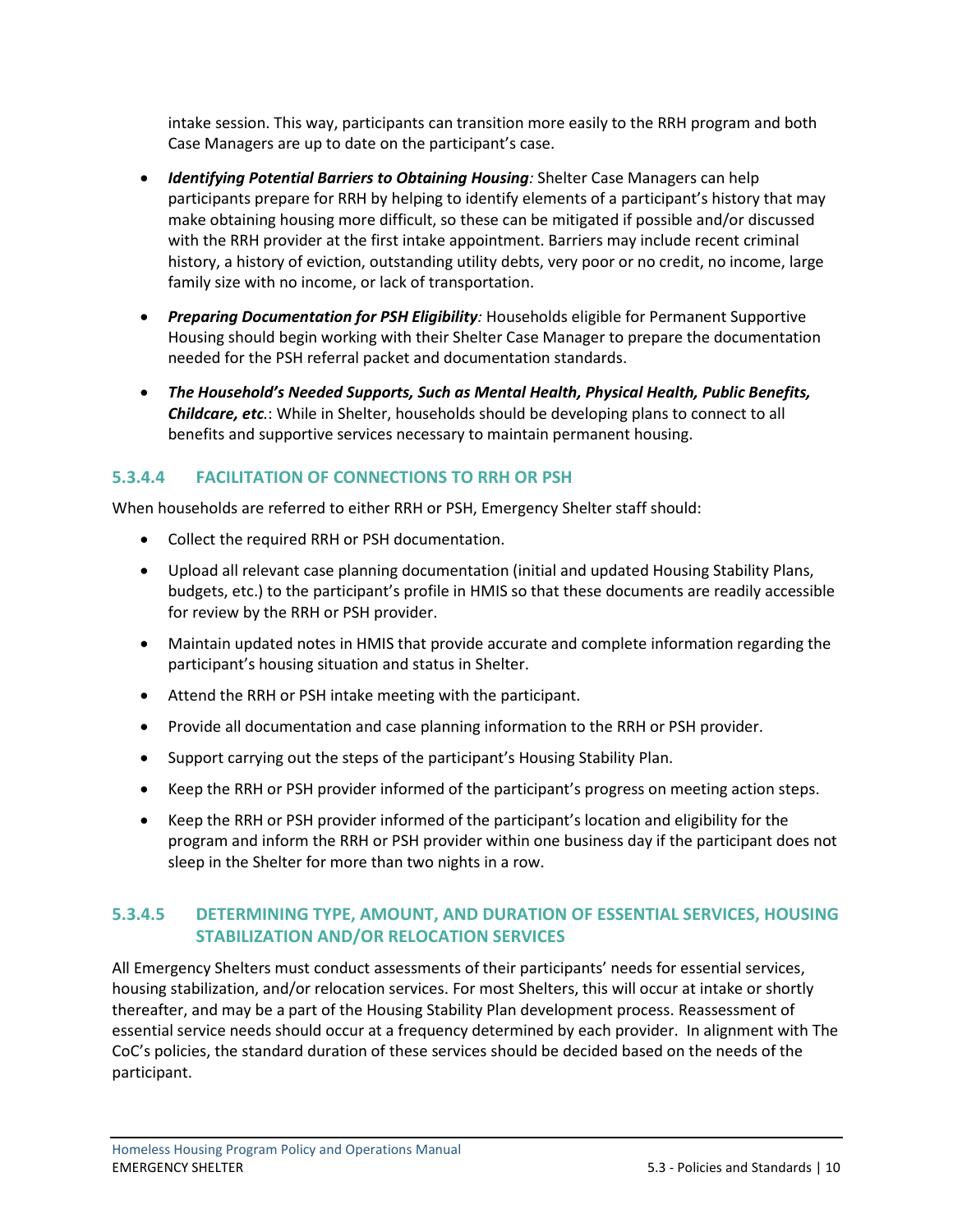#### <span id="page-13-0"></span> $5.3.5$ **PROGRAM EXIT**

Households should be exited from the program when: 1) they are no longer eligible for or in need of services, 2) they have completed all goals as outlined in the Housing Stability Plan, 3) they have financial ability to meet basic living needs, or 4) violation of a Program Agreement is discovered. Participant households should not be exited from the program for lack of stability. In all cases of exiting the program (voluntarily or involuntarily), staff must provide written communication to the both the household (and if applicable) the landlord, as well as inform any other partner staff with whom the household is currently working. Providers must have a Termination of Assistance procedure that adheres to the policy below.

### <span id="page-13-1"></span>**5.3.5.1 TERMINATION OF ASSISTANCE**

Service providers must have a written program termination policy that describes the reasons a household may be terminated from participation, the notification process, and assurance the household will be made aware of the grievance process. To terminate rental assistance or housing stabilization services, the process, at a minimum, must:

- Provide written notice to the participant with a clear statement of the reasons for termination;
- Provide an opportunity for the participant to present written or oral objections before a person other than the person (or subordinate of the that person) who made or approved the termination decision; and,
- Prompt written notice of the final decision to the participant.

If a participant violates program requirements, the service provider may terminate assistance in accordance with the formal process established through the policy. Service providers must exercise judgment and examine all extenuating circumstances in determining when violations warrant termination so that a participant's assistance is terminated only in the most severe cases. Program termination does not bar programs from providing further assistance at a later date to the same household.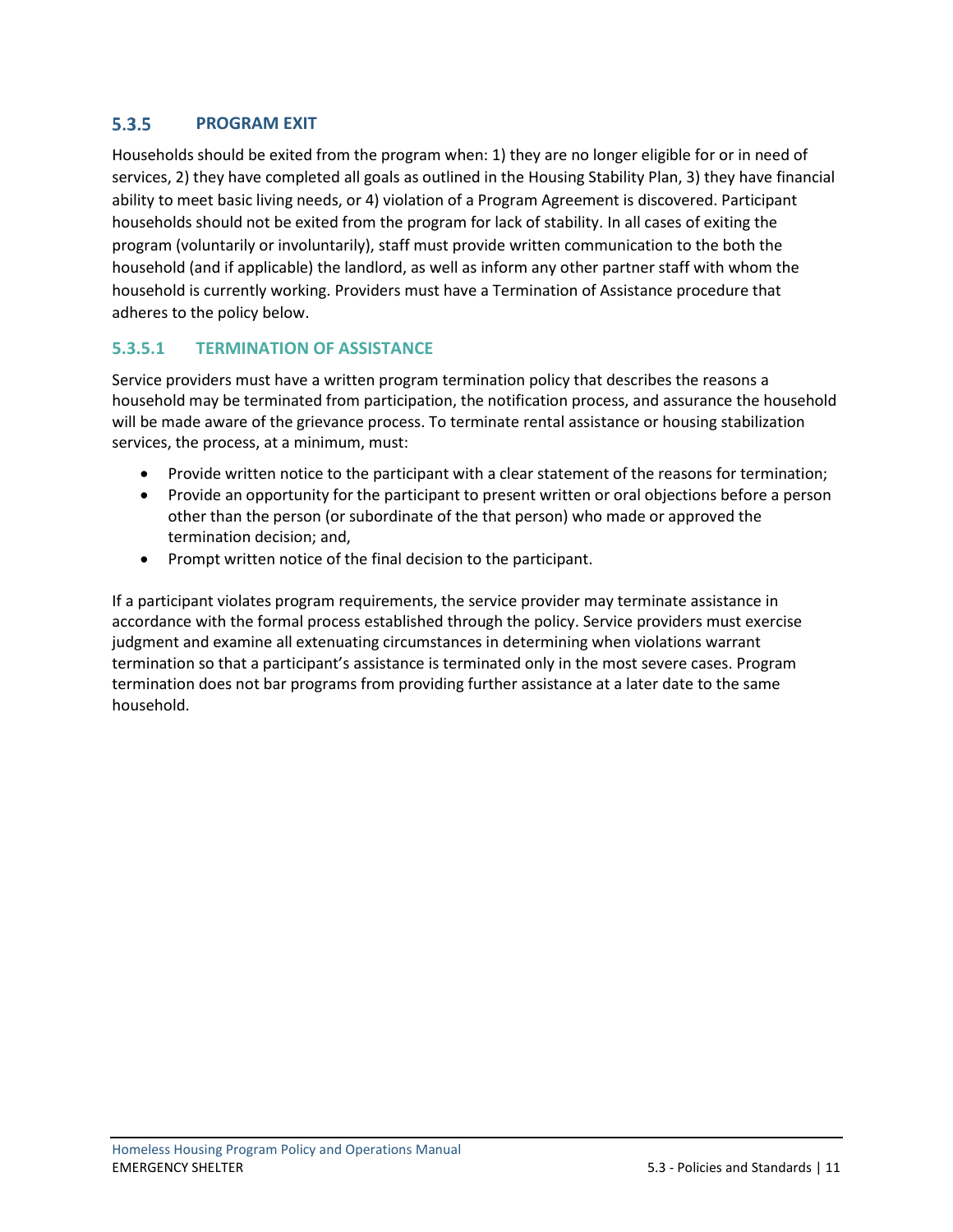## <span id="page-14-0"></span>**5.4 PERFORMANCE MEASUREMENT**

#### <span id="page-14-1"></span> $5.4.1$ **DATA COLLECTION AND DOCUMENTATION REQUIREMENTS**

### <span id="page-14-2"></span>**5.4.1.1 STANDARD HMIS DOCUMENTATION REQUIREMENTS**

| <b>Shelter Type</b>                                                                                                                                                                                                                                                                                                                                                                 | <b>HMIS Entry and Exit Data Collection Requirements</b>                                                                                                                                                                                                                                                                                                                                                                                    |  |  |
|-------------------------------------------------------------------------------------------------------------------------------------------------------------------------------------------------------------------------------------------------------------------------------------------------------------------------------------------------------------------------------------|--------------------------------------------------------------------------------------------------------------------------------------------------------------------------------------------------------------------------------------------------------------------------------------------------------------------------------------------------------------------------------------------------------------------------------------------|--|--|
| <b>Day Shelter</b>                                                                                                                                                                                                                                                                                                                                                                  | HMIS Participant Profile / Basic Information<br>$\bullet$<br>HMIS Program Entry (Shelter and, if applicable,<br>$\bullet$<br>Diversion/Diversion Conversation or Priority Pool)<br>HMIS Program Exit (Shelter and, if applicable, Diversion)<br>$\bullet$                                                                                                                                                                                  |  |  |
| HMIS Participant Profile / Basic Information<br>٠<br>HMIS Program Entry (Shelter and, if applicable,<br>$\bullet$<br>Diversion/Diversion Conversation or Priority Pool)<br><b>Same-Day Shelter</b><br>Diversion Plan or Housing Stability Plan<br>Household Budget<br>$\bullet$<br>HMIS Program Exit (Shelter and, if applicable,<br>$\bullet$<br>Diversion/Diversion Conversation) |                                                                                                                                                                                                                                                                                                                                                                                                                                            |  |  |
| <b>Continuous-Stay Shelter</b>                                                                                                                                                                                                                                                                                                                                                      | HMIS Participant Profile / Basic Information<br>$\bullet$<br>HMIS Program Entry (Shelter and, if applicable,<br>$\bullet$<br>Diversion/Diversion Conversation or Priority Pool)<br>Diversion Plan or Housing Stability Plan<br>$\bullet$<br><b>Household Budget</b><br>$\bullet$<br>HMIS Program Exit (Shelter and, if applicable,<br>$\bullet$<br>Diversion/Diversion Conversation)<br>Shelter Bed Vacancy on Daily Vacancy Tracking Form |  |  |

### <span id="page-14-3"></span>**5.4.1.2 ADDITIONAL DOCUMENTATION REQUIREMENTS**

Third-Party source documentation should always be sought first. If it cannot be obtained, Third-Party Written or Oral Verification should be sought (with a preference for written documentation). If neither can be obtained, then efforts to collect all types of Third-Party documentation should be recorded and Self-Certification shall be obtained from the participant and kept in the Participant File. See Appendix C-4 and C-5 for sample forms.

| <b>Funding</b><br><b>Source</b> | <b>Shelter Type(s)</b><br><b>Requirement Applies</b><br>to | <b>Additional Documentation Requirements</b>                                                                                                                                                                                                                                                                        |
|---------------------------------|------------------------------------------------------------|---------------------------------------------------------------------------------------------------------------------------------------------------------------------------------------------------------------------------------------------------------------------------------------------------------------------|
| <b>ESG</b>                      | Applies to all ESG-<br>funded Shelters                     | All households enrolled in an ESG program must have<br>documentation of the following <sup>3</sup> :<br>Initial Consultation & Eligibility Determination: The<br>1.<br>household must receive an initial consultation and<br>eligibility assessment to determine<br>housing/homelessness status and the appropriate |

 $^3$  All of this information must be clearly noted and documented in the participant's case file.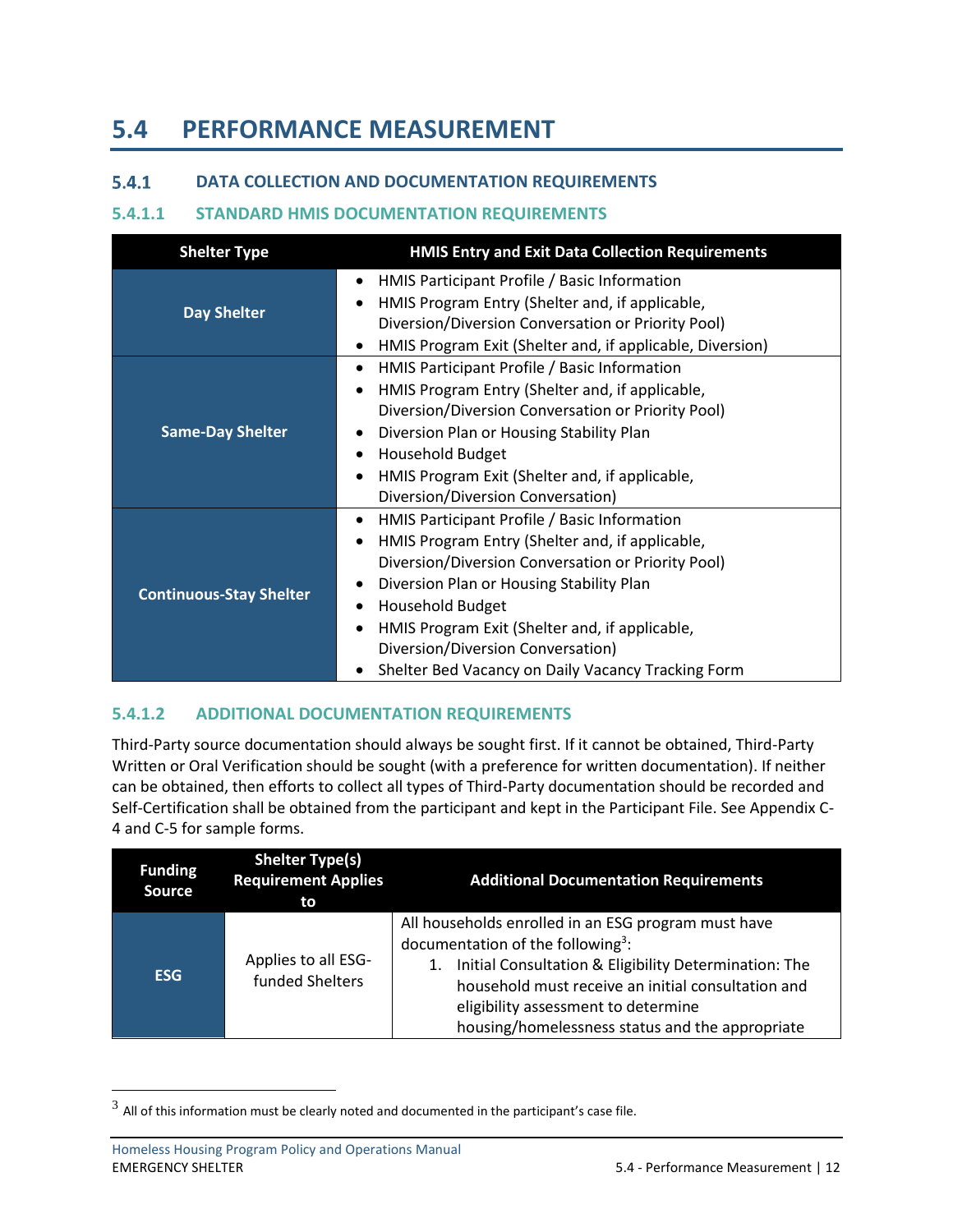|            |                      | type of assistance needed to regain stability in             |  |  |  |
|------------|----------------------|--------------------------------------------------------------|--|--|--|
|            |                      | permanent housing.                                           |  |  |  |
|            |                      | a. Housing/homelessness status must be                       |  |  |  |
|            |                      | documented in accordance with                                |  |  |  |
|            |                      | <b>Documentation Standards for Homeless</b>                  |  |  |  |
|            |                      | Definition Categories and HUD's Priority                     |  |  |  |
|            |                      | Order for Documenting Homelessness.                          |  |  |  |
|            |                      | Additional information may be found in                       |  |  |  |
|            |                      | <b>Chapter 1: Universal Requirements.</b>                    |  |  |  |
|            |                      | 2. Assistance in obtaining mainstream and other              |  |  |  |
|            |                      | resources: The household must receive appropriate            |  |  |  |
|            |                      | supportive services and referrals essential to               |  |  |  |
|            |                      | achieving independent living through other federal,          |  |  |  |
|            |                      | state, local, and private assistance.                        |  |  |  |
|            |                      | 3. Housing stability plan to include: Needs assessment       |  |  |  |
|            |                      | to include specific housing and self-sufficiency goals       |  |  |  |
|            |                      | and action steps to retain permanent housing after           |  |  |  |
|            |                      | ESG assistance ends.                                         |  |  |  |
|            |                      | All households enrolled in a CHG program must have           |  |  |  |
|            | Applies to Overnight | documentation of the following:                              |  |  |  |
|            |                      | Income eligibility: The combined household income<br>1.      |  |  |  |
|            | Continuous-Stay      | must not exceed 30 percent of AMI as defined by              |  |  |  |
| <b>CHG</b> | <b>Shelters</b>      | HUD. Income eligibility does not have to be verified at      |  |  |  |
|            |                      | project entry but must be documented at least every          |  |  |  |
|            |                      | three months.                                                |  |  |  |
|            | Applies to All       | Households entering Emergency Shelter are exempt from        |  |  |  |
|            | Shelters             | housing/homeless status documentation requirements.          |  |  |  |
|            |                      |                                                              |  |  |  |
|            |                      | In the instance a program is funded by DRF as well as ESG or |  |  |  |
|            |                      | CHG, the program should utilize the same ESG or CHG          |  |  |  |
|            | Applies to All       | documentation requirements for its DRF funding.              |  |  |  |
| <b>DRF</b> | <b>Shelters</b>      |                                                              |  |  |  |
|            |                      | In the instance a program is funded only by DRF and neither  |  |  |  |
|            |                      | ESG or CHG, service providers should utilize the CHG         |  |  |  |
|            |                      | documentation requirements.                                  |  |  |  |

### <span id="page-15-0"></span>**5.4.1.3 DOCUMENTATION COLLECTION**

Programs should begin working with participants to collect documentation at enrollment. If documentation has not been collected within 45 days, programs are not required to terminate participants from the program, but they may elect to do so. If documentation is not required until sometime after enrollment, then programs may not terminate until 45 days after the documentation deadline. Programs must document their efforts to obtain eligibility documentation during this period and should only terminate participants as a last resort. Any information collected during this period should be updated in HMIS and any documentation collected should be scanned and uploaded into HMIS, so the participant record is as accurate as possible, and a more appropriate referral can be made.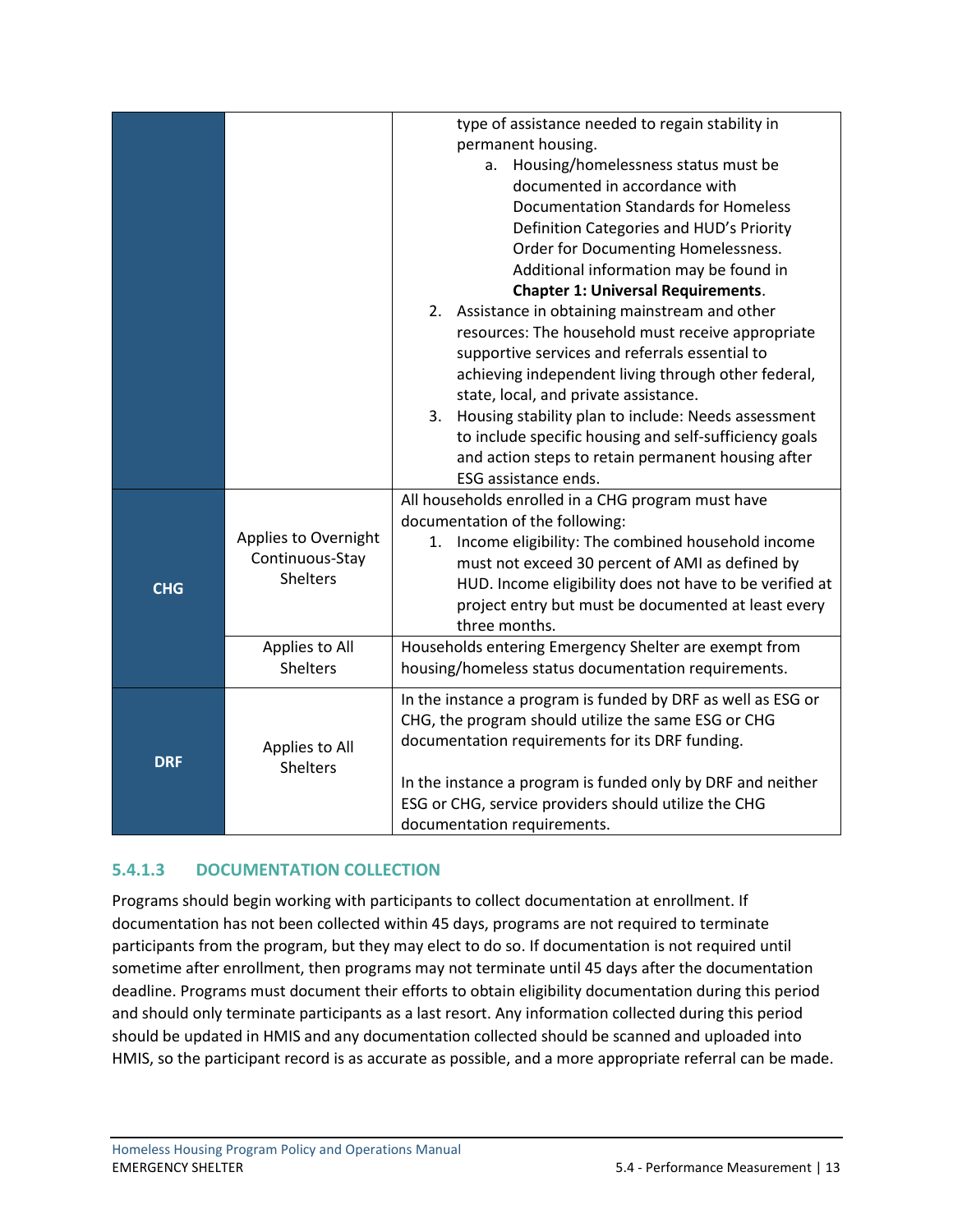#### <span id="page-16-0"></span> $5.4.2$ **METRICS**

The following measures are typically used to evaluate the performance of the Homeless Crisis Response System (HCRS) Emergency Shelter programs. Measures may be added or amended based on specific funding source requirements, CoC priorities, or evaluation strategies.

|                          | <b>Metric</b>              |                                                     |                                                                        |  |  |
|--------------------------|----------------------------|-----------------------------------------------------|------------------------------------------------------------------------|--|--|
| Category                 | <b>All Funding Sources</b> | <b>Overnight Continuous</b><br><b>Stay Shelters</b> | Day Shelter and<br><b>Overnight Same</b><br><b>Day/Drop-In Shelter</b> |  |  |
|                          | Percent of beds            | Median length of stay                               | Exits to positive                                                      |  |  |
|                          | occupied                   | from program entry to<br>$exit*$                    | outcomes                                                               |  |  |
|                          | Percent of households      | Percentage of                                       |                                                                        |  |  |
|                          | exiting to permanent       | households successfully                             |                                                                        |  |  |
| <b>Emergency Shelter</b> | housing                    | diverted from                                       |                                                                        |  |  |
| Program Outcomes         |                            | homelessness                                        |                                                                        |  |  |
|                          | Returns to                 |                                                     |                                                                        |  |  |
|                          | homelessness within 2      |                                                     |                                                                        |  |  |
|                          | years after Emergency      |                                                     |                                                                        |  |  |
|                          | Shelter exit**             |                                                     |                                                                        |  |  |
|                          | Percent of households      |                                                     |                                                                        |  |  |
|                          | with a CE enrollment**     |                                                     |                                                                        |  |  |

\* Victim Service Providers operating Emergency Shelter may have a longer median length of stay target.

\*\* Victim Service Providers operating Emergency Shelter will not be held to these targets.

|                     | <b>Metric</b>                                                               |  |
|---------------------|-----------------------------------------------------------------------------|--|
| Category            | <b>All Funding Sources</b>                                                  |  |
| Data Collection and | Percentage of HMIS data that is complete and accurate                       |  |
| Reporting           | Percentage of HMIS data that is entered within 5 business days from initial |  |
|                     | collection                                                                  |  |
| Contract            | Percentage expenditure of funds                                             |  |
| Management          | Percentage of Contract Payment Requests submitted accurately and on time    |  |

Where practicable, the Program Outcomes above will also be evaluated to assess for the presence of any discrepancies or disparities across demographic categories (gender, race, ethnicity, and age tier).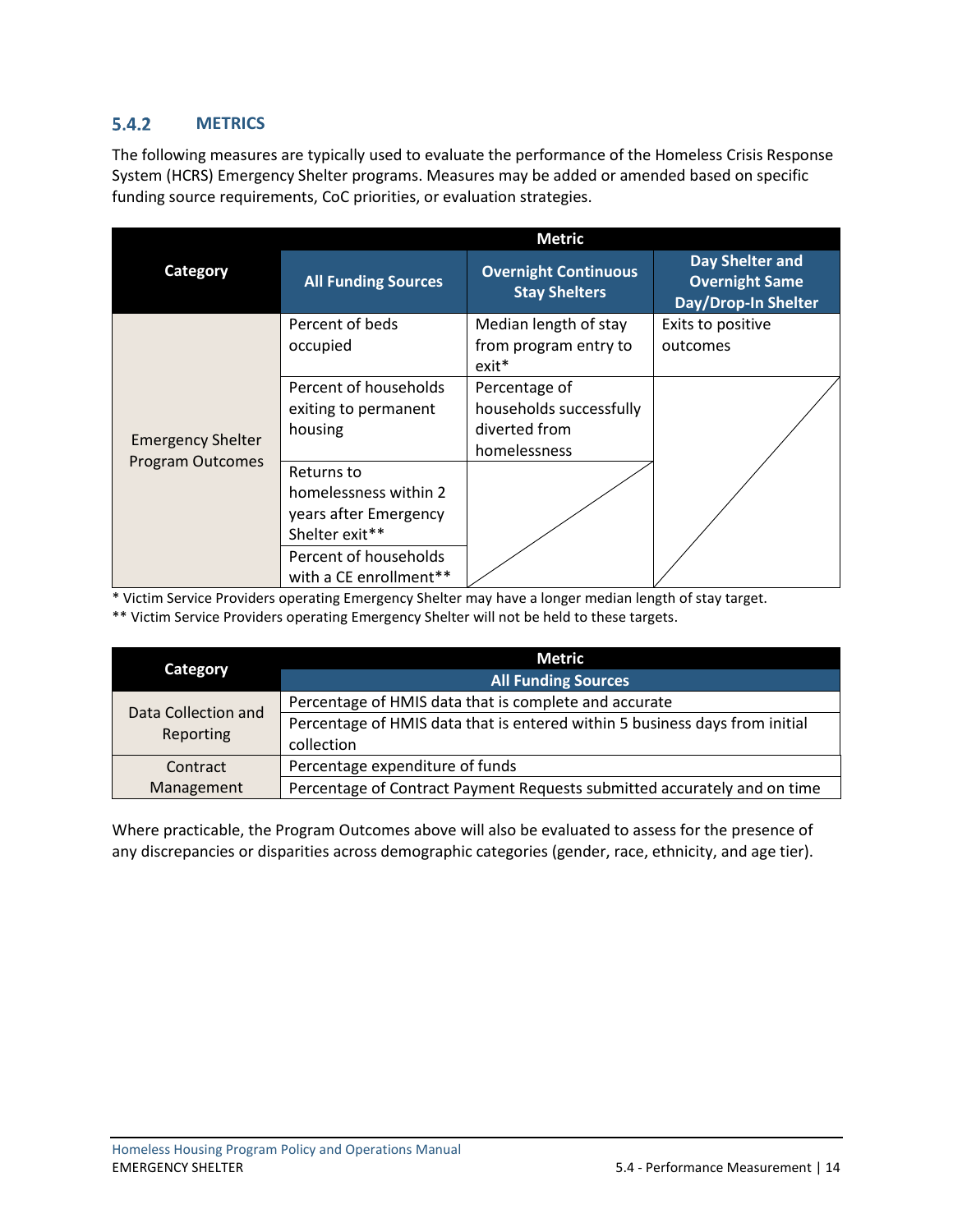# <span id="page-17-0"></span>**5.5 ELIGIBLE ACTIVITIES**

#### <span id="page-17-1"></span> $5.5.1$ **ELIGIBLE ACTIVITIES OVERVIEW**

Funds may be used to provide engagement, case management, and immediate needs as necessary to help participants connect with Emergency Shelter, housing, and other critical health services. Eligible cost categories are included in the table below.

| <b>Emergency Shelter</b>                   | 5S∃ | CНG | g  |
|--------------------------------------------|-----|-----|----|
| <b>ELIGIBLE ACTIVITIES</b>                 |     |     |    |
| <b>Project Operations</b>                  |     |     |    |
| <b>Costs Associated with Payroll</b>       |     |     |    |
| <b>Housing Search and Placement</b>        |     | x   | x  |
| <b>Housing Stability Case Management</b>   | x   | x   | x  |
| <b>HMIS Data Collection and Entry</b>      | x   | x   | x  |
| <b>Sub-Contracted Services</b>             |     | x   | x  |
| <b>Supportive Service Costs</b>            |     |     |    |
| <b>Child Care</b>                          | x   |     | x  |
| Credit Repair - budgeting/money management |     |     | x  |
| <b>Education Services</b>                  | x   |     | x  |
| <b>Employment Assistance</b>               | x   |     | x  |
| <b>Legal Services</b>                      | x   |     | х  |
| <b>Life Skills</b>                         | x   |     | х  |
| <b>Mediation</b>                           |     |     | x  |
| <b>Mental Health Services</b>              | x   |     | x  |
| <b>Outpatient Health Services</b>          | x   |     | x  |
| <b>Substance Abuse Treatment Services</b>  | x   |     | x  |
| <b>Transportation</b>                      | x   | x   | x  |
| <b>Other Program Costs</b>                 |     |     |    |
| <b>General Liability Insurance</b>         |     | x   | x  |
| <b>Office Internet</b>                     |     | x   | x  |
| <b>Office Space</b>                        |     | x   | x  |
| <b>Office Supplies</b>                     |     | x   | x  |
| <b>Office Utilities</b>                    |     | x   | x  |
| <b>Staff Training/Conference/Per Diem</b>  |     | х   | x  |
| <b>Telephone</b>                           |     | X   | X  |
| <b>Uniform Relocation Assistance</b>       | x   |     |    |
| <b>Facility Support</b>                    |     |     |    |
| <b>Lease Payments</b>                      |     |     |    |
| <b>Lease/Rent on Facility</b>              | x   | x   | x  |
| <b>Hotel/Motel</b>                         | x   | x   | X. |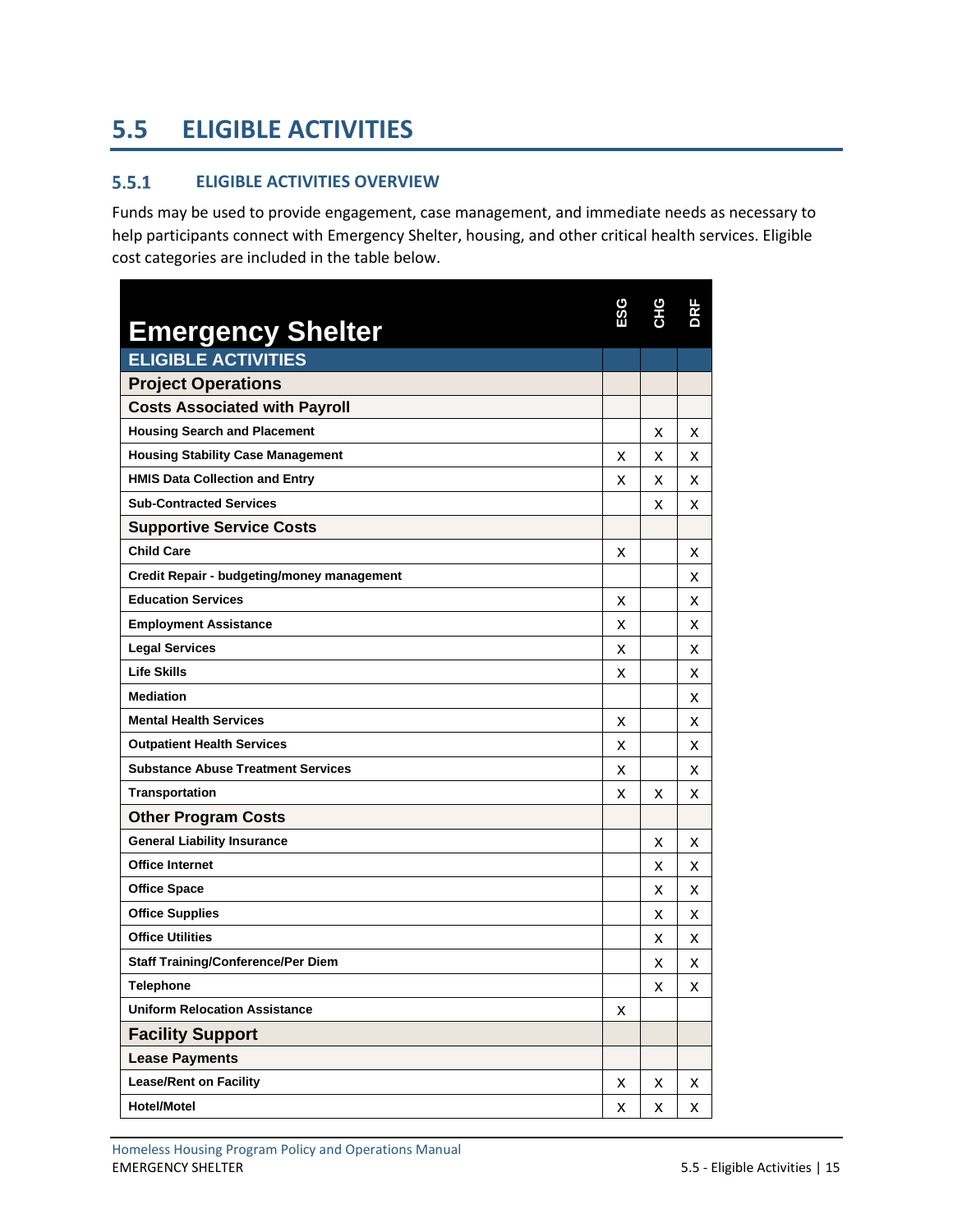| <b>Emergency Shelter</b>                                 | ESG | <b>CHG</b> | ΒĪ |
|----------------------------------------------------------|-----|------------|----|
| <b>Move-in Costs to Permanent Housing</b>                |     | x          | x  |
| <b>Other Facility Costs</b>                              |     |            |    |
| <b>Facility Equipment and Supplies</b>                   | x   | x          | x  |
| <b>Facility Janitorial</b>                               |     | x          | x  |
| <b>Facility Maintenance/Repair</b>                       | X   | x          | x  |
| <b>Facility Security</b>                                 | x   | x          | x  |
| <b>Food served in Facility</b>                           | x   | x          | x  |
| <b>Off-Site and Residential Facility Management Fees</b> |     | x          |    |
| <b>Other Costs to Secure Permanent Housing</b>           |     | X          | x  |
| <b>Property Insurance</b>                                | x   | x          | x  |
| <b>Transportation to the Facility</b>                    | x   | x          | x  |
| <b>Utilities</b>                                         | x   | x          | x  |
| <b>Administrative Expenses</b>                           |     |            |    |
| <b>Advertising</b>                                       |     |            | x  |
| <b>Communications</b>                                    |     |            | x  |
| <b>Facilities Maintenance &amp; Repairs</b>              |     |            | x  |
| Insurance                                                |     |            | x  |
| <b>Machinery &amp; Equipment</b>                         |     |            | x  |
| <b>Office &amp; Operating Supplies</b>                   |     |            | x  |
| <b>Personnel Salaries &amp; Benefits</b>                 |     |            | x  |
| <b>Professional Services</b>                             |     |            | x  |
| <b>Public Utilities</b>                                  |     |            | x  |
| <b>Small Tools &amp; Minor Equipment</b>                 |     |            | x  |

#### <span id="page-18-0"></span> $5.5.2$ **DETAILED ELIGIBLE ACTIVITIES: SPECIFIC TO FUNDING SOURCE**

### <span id="page-18-1"></span>**5.5.2.1 ESG-FUNDED EMERGENCY SHELTER ELIGIBLE EXPENSES**

ESG-eligible Emergency Shelter costs are those which provide essential services to families and individuals experiencing homelessness in Emergency Shelters, the renovation of buildings to be used for Emergency Shelter, and the operating of Emergency Shelters. Detailed information on eligible activities and allowable costs can be found at 24 CFR 576.102, 2 CFR 200, AND WAC 388-400-065. Eligible ESGfunded Emergency Shelter activities are summarized in the table below.

### **ESG Eligible Activity and Cost Details**

| <b>Project Operations</b>            |  |
|--------------------------------------|--|
| <b>Costs Associated with Payroll</b> |  |

- **Housing Stability Case Management**: Assessing housing and service needs and arranging, coordinating, or monitoring the delivery of individualized services, including:
	- o Using the Coordinated Entry system
	- $\circ$  Conducting the initial evaluation required, including verifying and documenting eligibility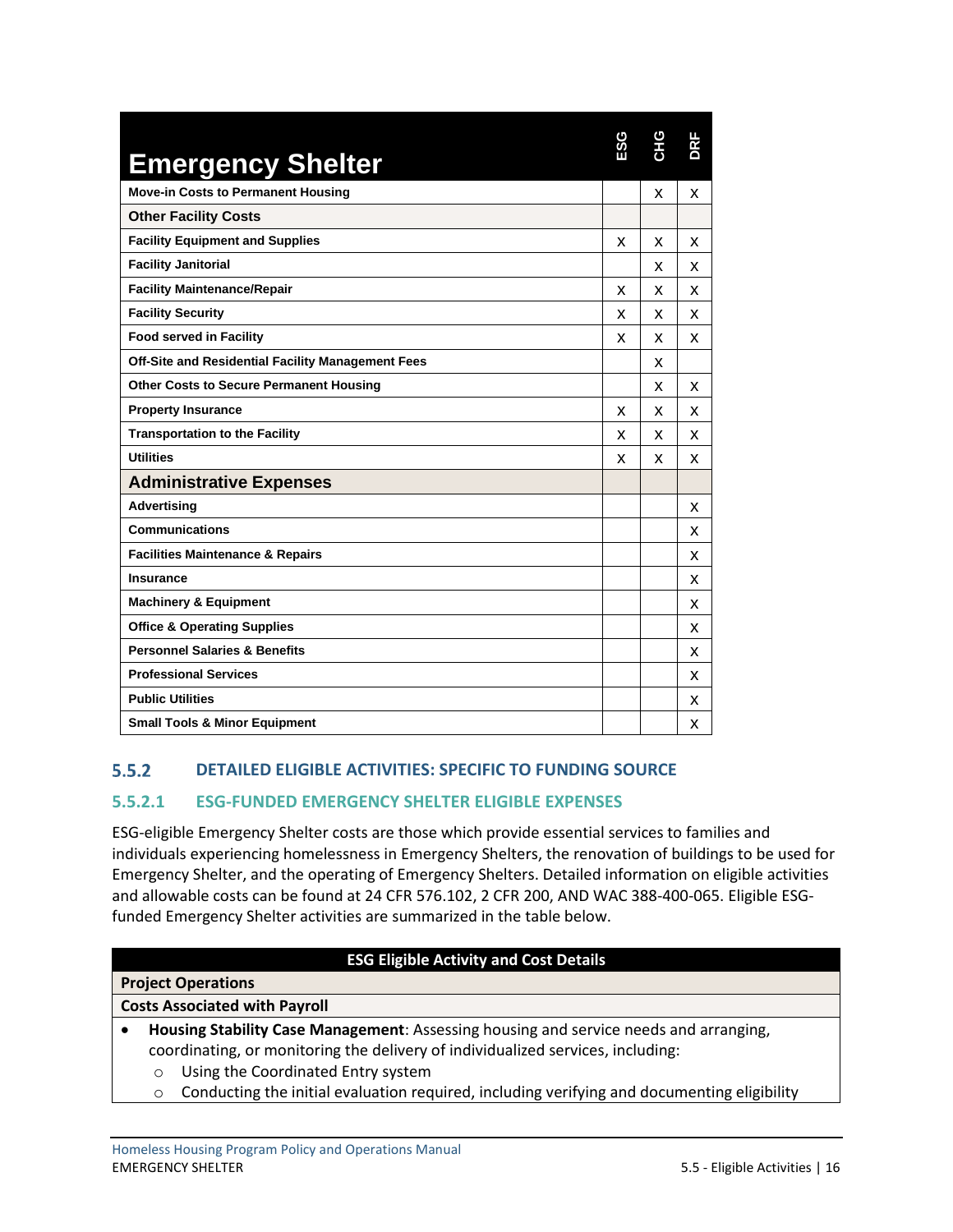- o Counseling
- o Developing, securing, coordinating services and obtaining Federal, State, and local benefits
- o Monitoring and evaluating participant progress
- o Providing information and referrals to other providers
- $\circ$  Providing ongoing risk assessment and safety planning with victims of domestic violence, dating violence, sexual assault or stalking
- o Developing an individualized housing and service plan, including planning a path to permanent housing stability
- **HMIS Data Collection and Entry**: Paying salaries for operating HMIS, including:
	- o Completing data entry
	- o Monitoring and reviewing data quality
	- o Completing data analysis
	- o Reporting to the HMIS Lead
	- o Training staff on using the HMIS or comparable database
	- o Implementing and complying with HMIS requirements

### **Supportive Services Costs**

- **Child Care**: Licensed childcare, including providing meals and snacks, and comprehensive and coordinated sets of appropriate developmental activities, for participants with children under the age of 13, or disabled children under the age of 18. The childcare center must be licensed by the jurisdiction in which it operates in order for its costs to be eligible.
- **Education Services**: Instruction or training to enhance participants' ability to obtain and maintain housing, including literacy, English as a second language, GED, consumer education, health education, and substance abuse prevention. Eligible activities are screening, assessment and testing; individual or group instruction; tutoring; provision of books, supplies and instructional material; counseling; and referral to community resources.
- **Employment Assistance and Job Training**: The costs of employment assistance and job training programs are eligible, including classroom, online, and/or computer instruction; on-the-job instruction; and services that assist individuals in securing employment, acquiring learning skills, and/or increasing earning potential. The cost of providing reasonable stipends to participants in employment assistance and job training programs is an eligible cost.
	- o Learning skills include those skills that can be used to secure and retain a job, including the acquisition of vocational licenses and/or certificates. Services that assist individuals in securing employment consist of employment screening, assessment, or testing; structured job skills and job-seeking skills; special training and tutoring, including literacy training and prevocational training; books and instructional material; counseling or job coaching; and referral to community resources.
- **Legal Services**: Necessary legal services regarding matters that interfere with the program participant's ability to obtain and retain housing. ESG-funds may be used only for these services to the extent that other appropriate legal services are unavailable or inaccessible within the community.
	- o Eligible subject matters are child support, guardianship, paternity, emancipation, and legal separation, orders of protection and other civil remedies for victims of domestic violence, dating violence, sexual assault and stalking, appeal of veterans and public benefit claim denials and the resolution of outstanding criminal warrants.
	- o Eligible services or activities may include client intake, preparation of cases for trial, provision of legal advice, representation at hearings and counseling.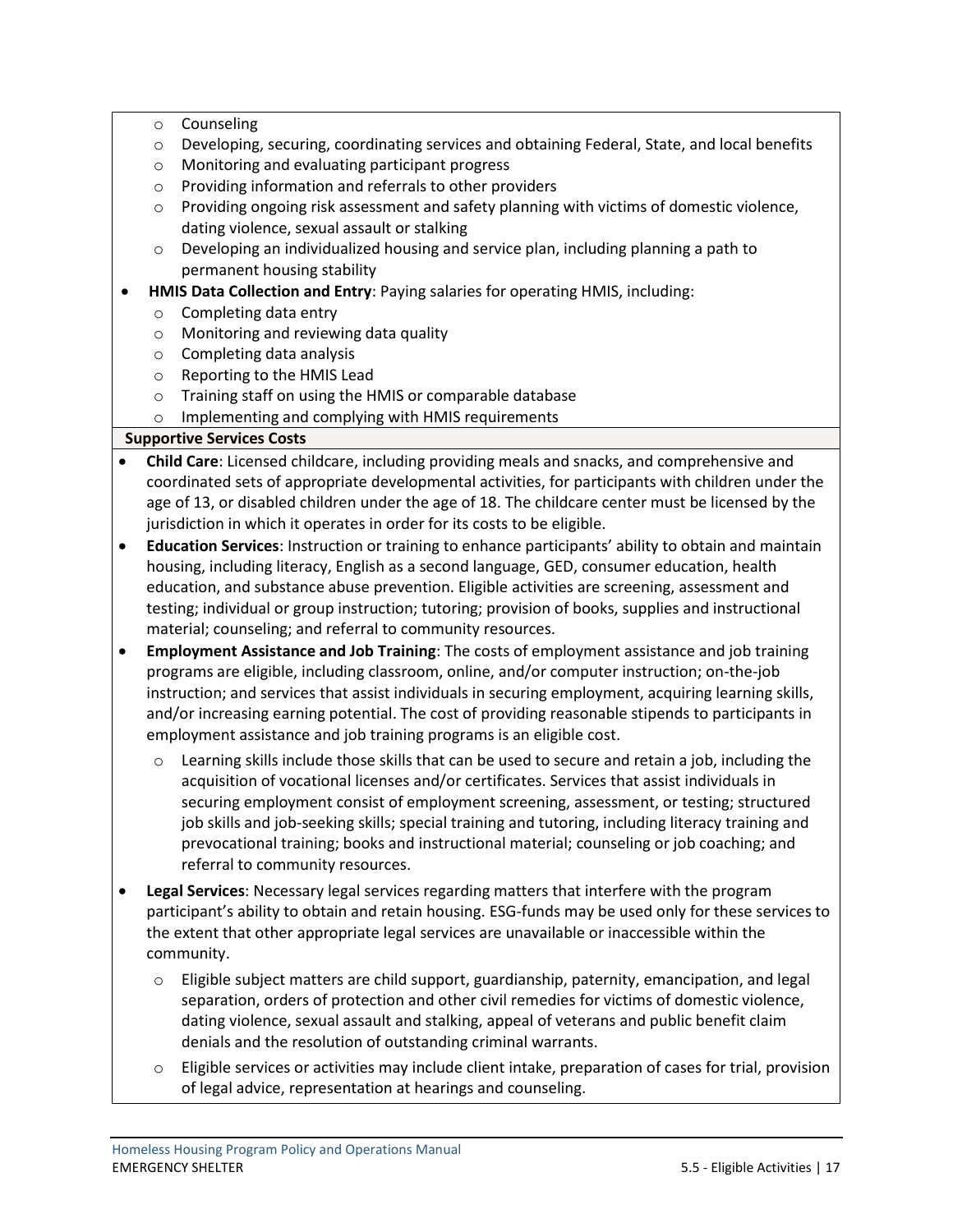- o Fees based on actual service performed (i.e. fee for service) are also eligible, but only if the cost would be less than the cost of hourly fees. Filing fees and other necessary court costs are also eligible.
- $\circ$  Legal immigration and citizenship matters and issues relating to mortgages are ineligible costs. Retainer fee arrangements and contingency fee arrangements are also ineligible costs.
- **Life Skills Training**: Critical life skills necessary to assist the participant to function independently in the community. Life skills training includes budgeting resources, managing money, managing a household, resolving conflict, shopping for food and needed items, improving nutrition, using public transportation, and parenting.
- **Mental Health Services**: Direct outpatient treatment of mental health conditions by licensed professionals, provided that other appropriate mental health services are unavailable or inaccessible within the community. ESG funds may only be used for these services to the extent that other appropriate mental health services are unavailable or inaccessible within the community.
	- o Mental health services are the application of therapeutic processes to personal, family, situational, or occupational problems in order to bring about positive resolution of the problem or improved individual or family functioning or circumstances. Problem areas my include family and marital relationships, parent-child problems, or symptom management.
	- $\circ$  Eligible treatment consists of crisis interventions, individual, family or group therapy sessions, the prescription of psychotropic medications or explanations about the use and management of medications and combinations of therapeutic approaches to address multiple problems.
- **Outpatient Health Services**: Direct outpatient treatment of medical conditions provided by licensed medical professionals, provided that other appropriate health services are unavailable or inaccessible within the community.
	- o Eligible costs are for the direct outpatient treatment of medical conditions and are provided by licensed medical professionals. ESG funds may be used only for these services to the extent that other appropriate health services are unavailable within the community.
	- $\circ$  Eligible treatment consists of assessing a participant's health problems and developing a treatment plan, assisting participants to understand their health needs, providing directly or assisting participants to obtain appropriate medical treatment, preventive medical care, and health maintenance services, including emergency medical services, providing medication and follow-up services, and providing preventive and non-cosmetic dental care.
- **Substance Abuse Treatment Services**: Treatment services provided by licensed or certified professionals that are designed to prevent, reduce, eliminate, or deter relapse of substance abuse or addictive behaviors. Services are eligible only if other appropriate substance abuse treatment is unavailable or inaccessible within the community.
	- $\circ$  Eligible treatment consists of client intake and assessment, and outpatient treatment for up to 30 days. Group and individual counseling and drug testing are eligible costs. Inpatient detoxification and other inpatient drug or alcohol treatment are not eligible costs.
- **Transportation**: Costs of travel by participants to and from medical care, employment, childcare, or other facilities that provide eligible essential services, and the cost of staff travel to support provision of essential services, including:
	- o Cost of participants travel on public transportation
	- $\circ$  If staff use their own vehicles, mileage allowance for staff visits to participants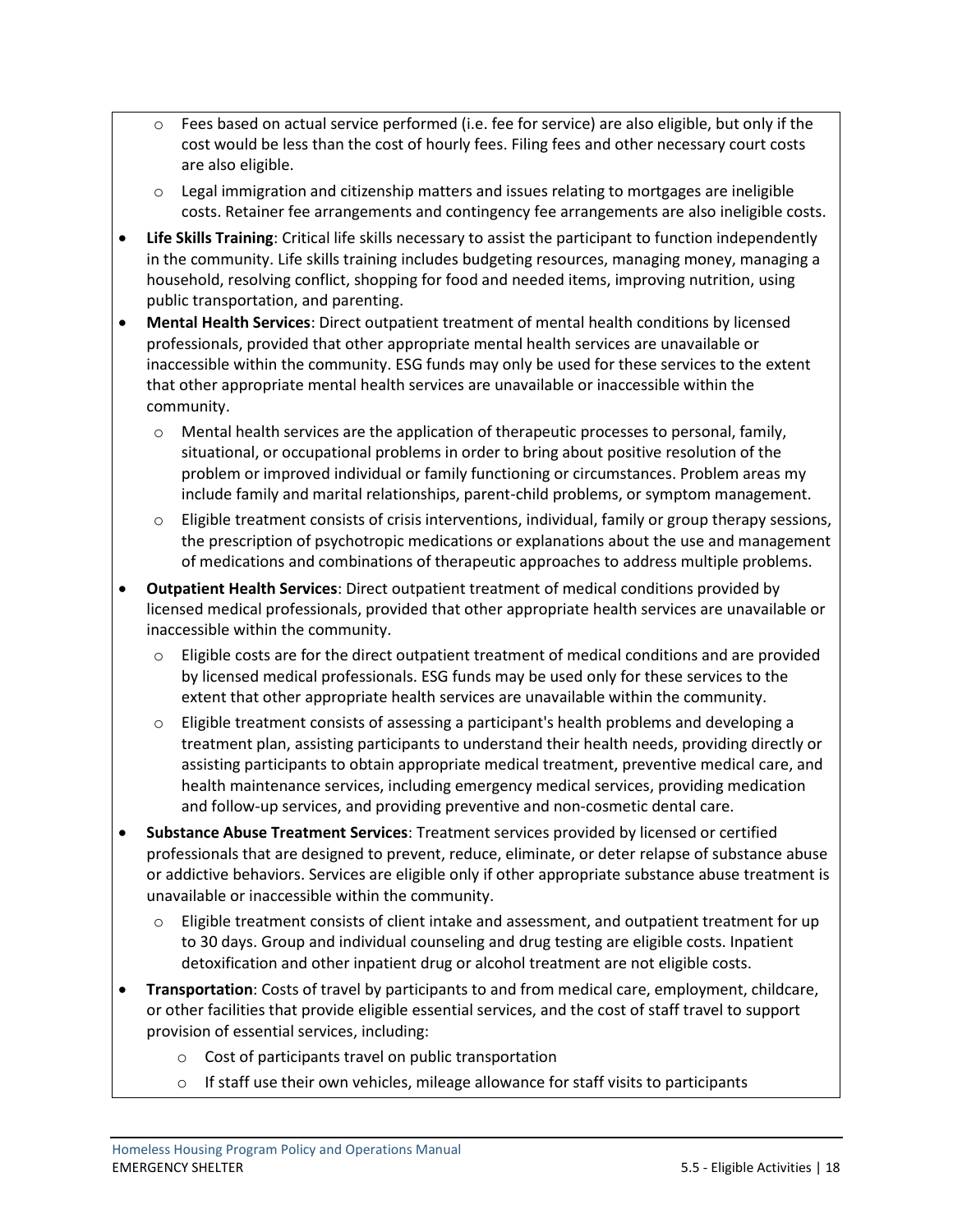- $\circ$  Cost of purchasing or leasing a vehicle in which staff transports participants and/or staff serving participants, the cost of gas, insurance, taxes and maintenance of the vehicle
- o Travel costs of staff to accompany or assist participant to use public transportation
- **Services for Special Populations**: Otherwise eligible essential services that have been tailored to address the special needs of homeless youth, victims of domestic violence and related crimes/threats, and/or people living with HIV/AIDS who are in Emergency Shelters. Eligible costs include all supportive services and case management as described above.

### **Other Program Costs**

• **Uniform Relocation Assistance**: Costs of providing assistance under the Uniform Relocation Assistance and Real Property Acquisition Policies Act of 1970 (URA), including relocation payments and other assistance to persons displaced by a project assisted with ESG funds.

### **Facility Support Lease Payments**

- **Rent on Facility:** Cost of rent for a facility used as emergency shelter.
- **Hotel/Motel:** Where no appropriate emergency shelter is available for a homeless household, ESG-funds may be used for a hotel/motel voucher for the household.

### **Other Facility Costs**

- **Facility Equipment and Supplies:** As needed for the operation of the emergency shelter
- **Facility Maintenance and Repairs:** Includes minor or routine repairs for the emergency shelter
- **Facility Security:** As needed for the operation of the emergency shelter
- **Food Served in Facility**
- **Property Insurance:** For the emergency shelter building
- **Transportation to the Facility:** Fuel only
- Utilities: For the emergency shelter building

### <span id="page-21-0"></span>**5.5.2.2 CHG-FUNDED EMERGENCY SHELTER ELIGIBLE EXPENSES**

Eligible CHG-funded Emergency Shelter activities are summarized in the table below.

### **CHG-Funded Program Eligible Costs**

|                                      | <b>Operations</b>                                                                                                                                                                                                                                                                                                                                                                |                                                                                                                           |  |
|--------------------------------------|----------------------------------------------------------------------------------------------------------------------------------------------------------------------------------------------------------------------------------------------------------------------------------------------------------------------------------------------------------------------------------|---------------------------------------------------------------------------------------------------------------------------|--|
| <b>Costs Associated with Payroll</b> |                                                                                                                                                                                                                                                                                                                                                                                  |                                                                                                                           |  |
|                                      | Housing Search and Placement Services: services or activities designed to assist households in<br>locating, obtaining, and retaining suitable housing, tenant counseling, assisting households to<br>understand leases, inspections, securing utilities, making moving arrangements, and<br>representative payee services concerning rent and utilities.                         |                                                                                                                           |  |
|                                      | $\circ$                                                                                                                                                                                                                                                                                                                                                                          | Includes intake and assessment (time spent assessing a household), whether or not the<br>household is determined eligible |  |
|                                      | $\circ$                                                                                                                                                                                                                                                                                                                                                                          | Includes mediation and outreach to property owners/landlords related to locating or<br>retaining housing                  |  |
| $\bullet$                            | Housing Stability Services: This includes developing an individualized housing and service plan,<br>monitoring and evaluating household progress, identifying creative and immediate housing<br>solutions outside of the traditional homeless service system (Diversion), SSI/SSDI Outreach,<br>Access, and Recovery (SOAR), and assuring that households' rights are protected. |                                                                                                                           |  |
|                                      | project                                                                                                                                                                                                                                                                                                                                                                          | HMIS Data Collection and Entry: staff and benefits for activity; must be directly attributable to                         |  |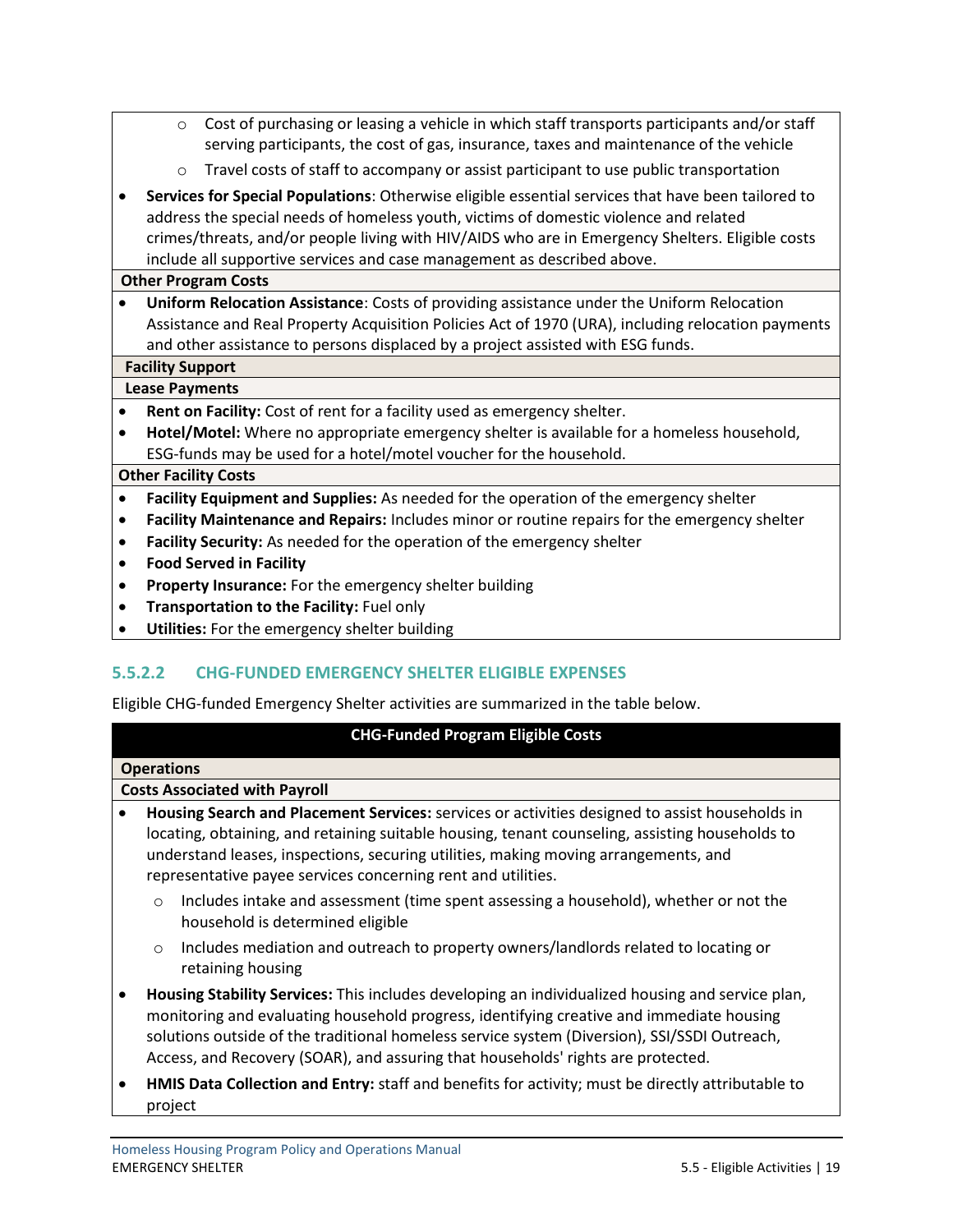- **Sub-Contracted Services:** includes temporary employees contracted through an agency or thirdparty providers paid by the service provide to provide direct service.
- **Other costs:** as approved in advance by the County and Commerce

### **Supportive Service Costs**

### • **Transportation**

### **Other Program Costs**

- **General Liability Insurance**: also includes automobile insurance
- **Office Internet, Space, Supplies, Utilities, and Phone:** when directly attributable to the project
- **Training or Conferences**: related to service delivery, including travel and per diem
- **Equipment:** up to \$5,000 per grant period unless approved in advance by the County and Commerce.

### **Facility Support**

### **Lease Payments**

- **Lease/Rent on Facility:** Cost of lease/rent for a facility used as emergency shelter.
- **Hotel/Motel:** When used as shelter or waiting for an HQS inspection on a unit.
- **Move-in Costs to Permanent Housing:** Cost of security deposit, first/last month's rent to secure a permanent housing unit

### **Other Facility Costs**

- **Facility Equipment and Supplies:** Essential items for the operation of shelter such as common-use toiletries, bedding, mats, cots, towels, microwave, etc.
- **Facility Janitorial:** Salaries and benefits associated with providing building janitorial services
- **Facility Maintenance and Repairs:** Includes janitorial/cleaning supplies, pest control, fire safety, materials and contract or staff maintenance salaries/benefits associated with providing the maintenance, mileage for maintenance staff
	- o Maintenance activities include cleaning activities, protective or preventative measures to keep a building, its systems and its grounds in working order and replacement of existing appliances or objects that are not fixtures or part of the building. Maintenance activities should fix, but not make improvements that would add value to the building
	- o Maintenance activities do not include the repair or replacement of fixtures or parts of the building. A fixture is an object that is physically attached to the building and cannot be removed without damage to the building. Fixtures also include, but are not limited to kitchen cabinets, built-in shelves, toilets, light fixtures, staircases, crown molding, sinks, and bathtubs. Maintenance activities do not include the installment or replacement of systems designed for occupant comfort and safety such as HVAC, electrical or mechanical systems, sanitation, fire suppression, and plumbing.
- **Facility Security:** Salaries and benefits associated with providing building security
- **Food Served in Facility**
- **Off-site and Residential Facility Management Fees:** Related to the operation of the emergency shelter
- **Other Costs to Secure Permanent Housing:** Includes application fees, background checks, credit check fees, utility deposits, and costs of urinalyses for drug testing of household members if necessary/required for housing
- **Property Insurance:** For the emergency shelter building (mortgage insurance is not eligible)
- **Transportation to the Facility:** Directly related to the transportation of eligible households (bus tokens/tickets, fuel for shelter van)
- **Utilities:** Includes gas/propane, phone, electric, internet, water and sewer, garbage removal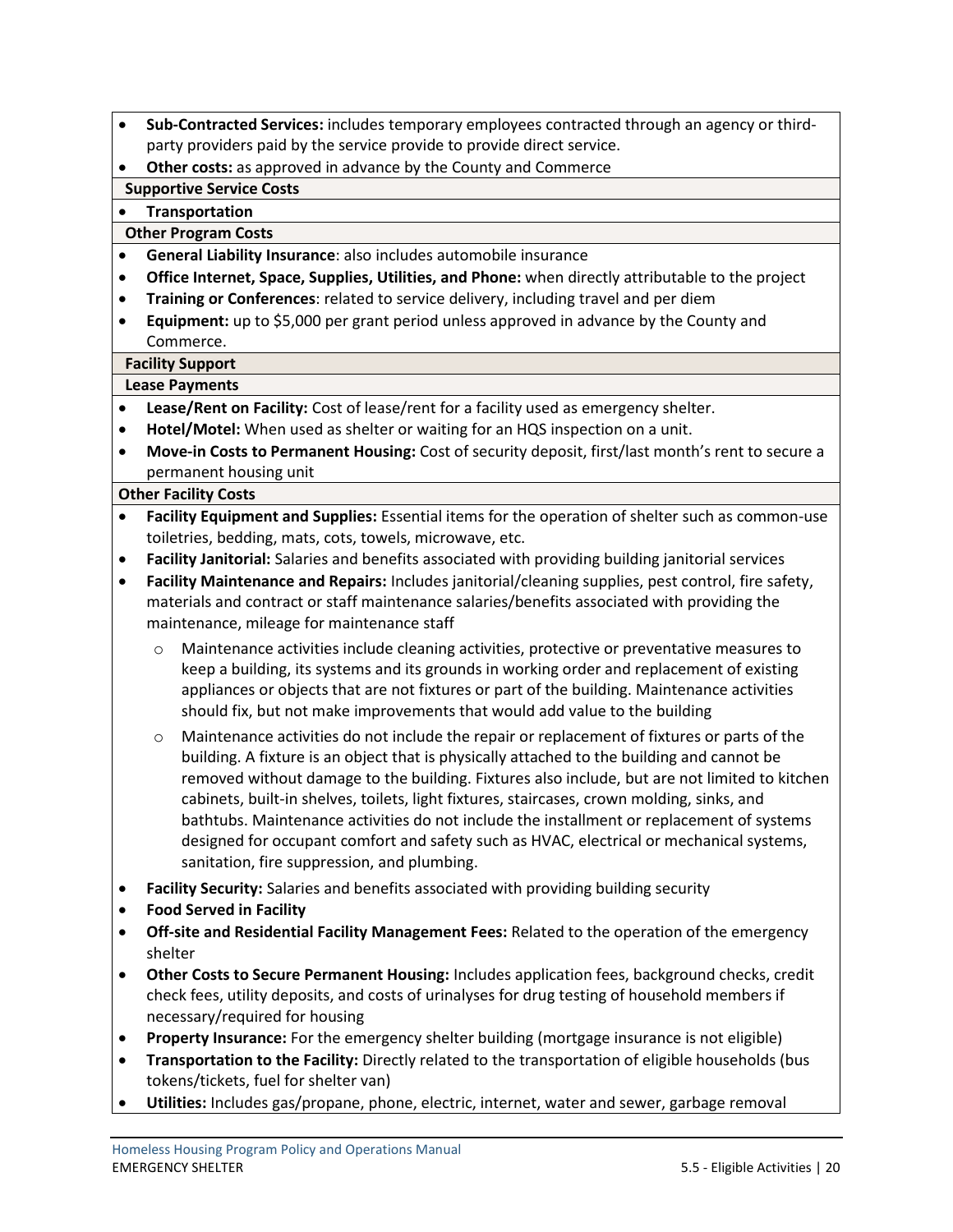### <span id="page-23-0"></span>**5.5.2.3 DRF-FUNDED EMERGENCY SHELTER ELIGIBLE EXPENSES**

Eligible DRF-funded Emergency Shelter activities are summarized in the table below. Other costs may be approved by the County on a case-by-case basis. Please contact PCHS Homeless Programs for further information.

### **DRF-Funded Program Eligible Costs**

### **Operations**

|           | <b>Costs Associated with Payroll</b>                                                                                                                                                                                                                                                                                                                                                                                |  |  |
|-----------|---------------------------------------------------------------------------------------------------------------------------------------------------------------------------------------------------------------------------------------------------------------------------------------------------------------------------------------------------------------------------------------------------------------------|--|--|
| $\bullet$ | Housing Search and Placement Services: services or activities designed to assist households in<br>locating, obtaining, and retaining suitable housing, tenant counseling, assisting households to<br>understand leases, inspections, securing utilities, making moving arrangements, and<br>representative payee services concerning rent and utilities.                                                            |  |  |
|           | Includes intake and assessment (time spent assessing a household), whether or not the<br>$\circ$<br>household is determined eligible                                                                                                                                                                                                                                                                                |  |  |
|           | Includes mediation and outreach to property owners/landlords related to locating or<br>$\circ$<br>retaining housing                                                                                                                                                                                                                                                                                                 |  |  |
| $\bullet$ | Housing Stability Case Management: This includes developing an individualized housing and<br>service plan, monitoring and evaluating household progress, identifying creative and immediate<br>housing solutions outside of the traditional homeless service system (Diversion), SSI/SSDI<br>Outreach, Access, and Recovery (SOAR), and assuring that households' rights are protected.                             |  |  |
| $\bullet$ | HMIS Data Collection and Entry: staff and benefits for activity; must be directly attributable to<br>project                                                                                                                                                                                                                                                                                                        |  |  |
| $\bullet$ | Sub-Contracted Services: includes temporary employees contracted through an agency or third-<br>party providers paid by the service provide to provide direct service.                                                                                                                                                                                                                                              |  |  |
| $\bullet$ | Other costs: as approved in advance by the County                                                                                                                                                                                                                                                                                                                                                                   |  |  |
|           | Supportive Service Costs - All activities below MUST be directly related to a household's ability to                                                                                                                                                                                                                                                                                                                |  |  |
|           | obtain or maintain permanent housing.                                                                                                                                                                                                                                                                                                                                                                               |  |  |
| $\bullet$ | Child Care: The costs of establishing and operating childcare, and providing childcare vouchers, for<br>children from families experiencing homelessness, including providing meals and snacks, and<br>comprehensive and coordinated developmental activities, are eligible.<br>The childcare center must be licensed by the jurisdiction in which it operates in order for its<br>$\circ$<br>costs to be eligible. |  |  |
|           | Children must be under the age of 13, unless they are disabled children. Disabled children<br>$\circ$<br>must be under the age of 18.                                                                                                                                                                                                                                                                               |  |  |
| $\bullet$ | Credit Repair: including budgeting or money management                                                                                                                                                                                                                                                                                                                                                              |  |  |
| $\bullet$ | Education Services: The costs of improving knowledge and basic educational skills are eligible.<br>Services may include instruction or training in consumer education, health education, substance<br>abuse prevention, literacy, English as a Second Language, and General Educational Development<br>$(GED)$ .                                                                                                    |  |  |
|           | Component services or activities are screening, assessment and testing; individual or group<br>$\circ$<br>instruction; tutoring; provision of books, supplies, and instructional material; counseling; and<br>referral to community resources.                                                                                                                                                                      |  |  |
| $\bullet$ | Employment Assistance: The costs of establishing and operating employment assistance and job<br>training programs are eligible, including classroom, online and/or computer instruction, on-the-                                                                                                                                                                                                                    |  |  |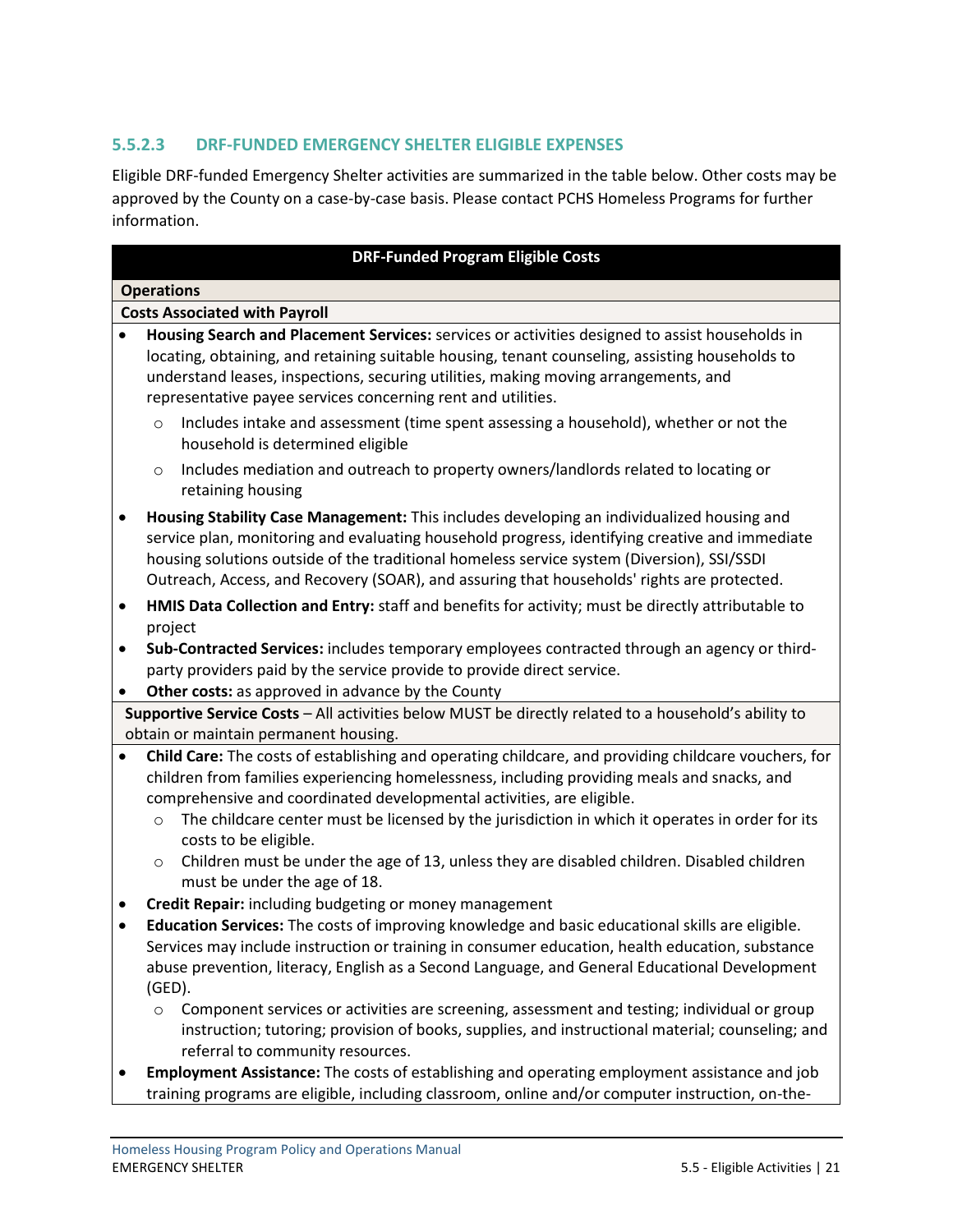job instruction, services that assist individuals in securing employment, acquiring learning skills, and/or increasing earning potential. The cost of providing reasonable stipends to participants in employment assistance and job training programs is also an eligible cost.

- $\circ$  Learning skills include those skills that can be used to secure and retain a job, including the acquisition of vocational licenses and/or certificates. Services that assist individuals in securing employment consist of:
	- Employment screening, assessment, or testing
	- Structured job skills and job-seeking skills
	- Special training and tutoring, including literacy training and pre-vocational training
	- Books and instructional material
	- Counseling or job coaching
	- Referral to community resources
- **Legal Services:** Eligible costs are the fees charged by licensed attorneys and by person(s) under the supervision of licensed attorneys, for advice and representation in matters that interfere with the homeless individual or family's ability to obtain and retain housing.
- **Life Skills**
- **Mediation**
- **Mental Health Services:** Eligible costs are the direct outpatient treatment of mental health conditions that are provided by licensed professionals. Component services are crisis interventions; counseling; individual, family, or group therapy sessions; the prescription of psychotropic medications or explanations about the use and management of medications; and combinations of therapeutic approaches to address multiple problems.
- **Outpatient Health Services:** Eligible costs are the direct outpatient treatment of medical conditions when provided by licensed medical professionals including:
	- o Providing an analysis or assessment of an individual's health problems and the development of a treatment plan
	- o Assisting individuals to understand their health needs
	- o Providing directly or assisting individuals to obtain and utilize appropriate medical treatment
	- $\circ$  Preventive medical care and health maintenance services, including in-home health services and emergency medical services
	- o Provision of appropriate medication
	- o Providing follow-up services
	- o Preventive and non-cosmetic dental care
- **Substance Abuse Treatment Services:** The costs of participant intake and assessment, outpatient treatment, group and individual counseling, and drug testing are eligible. Inpatient detoxification and other inpatient drug or alcohol treatment are ineligible.
- **Transportation** includes costs for client transportation, reimbursement for staff travel to meet with or assist a client
	- o Bus tickets/token or pass
	- o Reimbursement or direct payment for gas (client)
	- o Reimbursement for mileage (staff)
	- o Gas cards are NOT eligible
	- o **Other costs:** as approved in advance by the County

### **Other Program Costs**

- **General Liability Insurance**: also includes automobile insurance
- **Office Internet, Space, Supplies, Utilities, and Phone:** when directly attributable to the project
- **Training or Conferences**: related to service delivery, including travel and per diem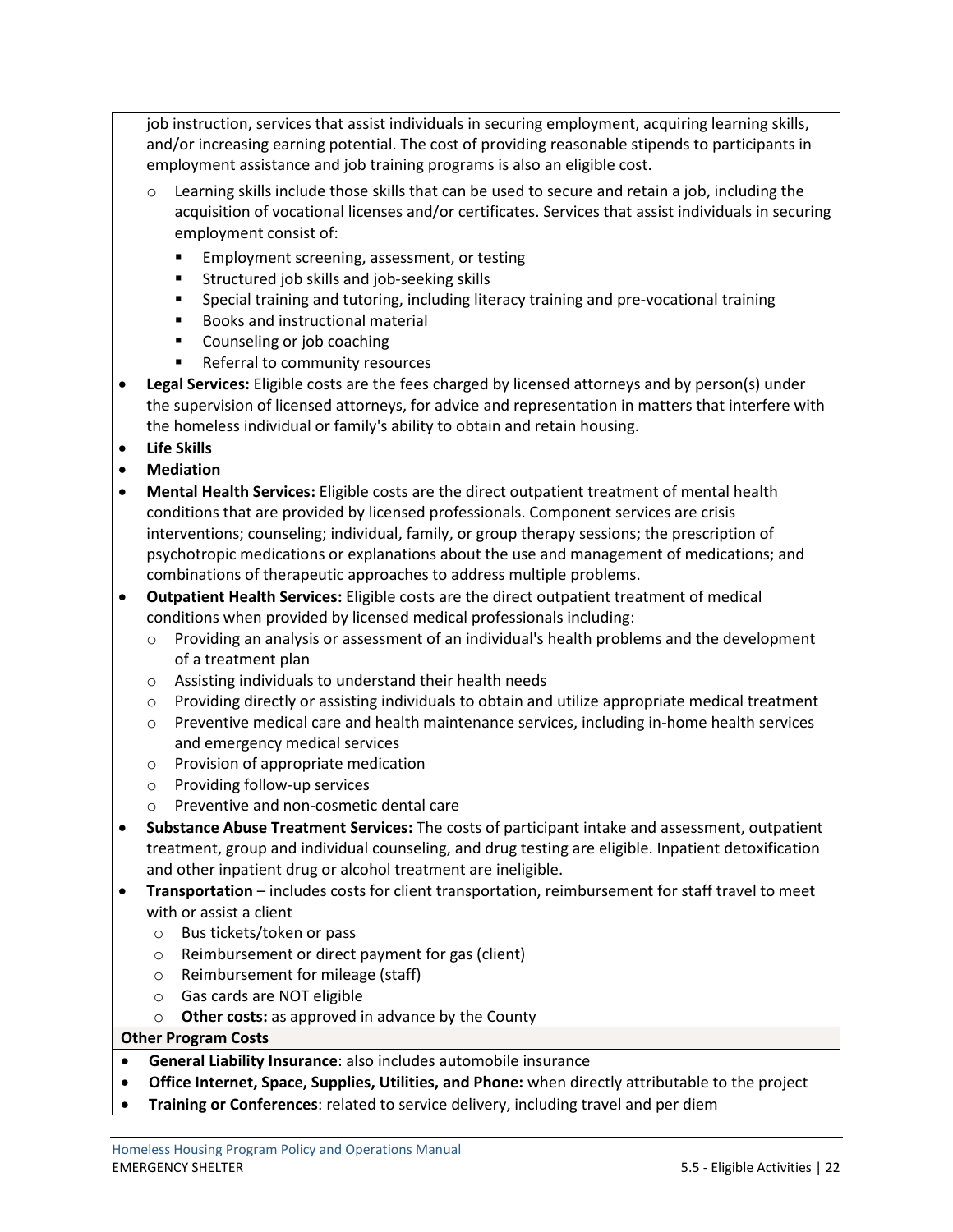**Other costs** as approved by the County.

### **Facility Support**

### **Lease Payments**

- **Lease/Rent on Facility:** Cost of lease/rent for a facility used as emergency shelter.
- **Hotel/Motel:** When used as shelter or waiting for an HQS inspection on a unit.
- **Move-in Costs to Permanent Housing:** Cost of security deposit, first/last month's rent to secure a permanent housing unit
- **Other costs:** as approved in advance by the County

### **Other Facility Costs**

- **Facility Equipment and Supplies:** Essential items for the operation of shelter such as common-use toiletries, bedding, mats, cots, towels, microwave, etc.
- **Facility Janitorial:** Salaries and benefits associated with providing building janitorial services
- **Facility Maintenance and Repairs:** Includes janitorial/cleaning supplies, pest control, fire safety, materials and contract or staff maintenance salaries/benefits associated with providing the maintenance, mileage for maintenance staff
	- o Maintenance activities include cleaning activities, protective or preventative measures to keep a building, its systems and its grounds in working order and replacement of existing appliances or objects that are not fixtures or part of the building. Maintenance activities should fix, but not make improvements that would add value to the building
	- o Maintenance activities do not include the repair or replacement of fixtures or parts of the building. A fixture is an object that is physically attached to the building and cannot be removed without damage to the building. Fixtures also include, but are not limited to kitchen cabinets, built-in shelves, toilets, light fixtures, staircases, crown molding, sinks, and bathtubs. Maintenance activities do not include the installment or replacement of systems designed for occupant comfort and safety such as HVAC, electrical or mechanical systems, sanitation, fire suppression, and plumbing.
- **Facility Security:** Salaries and benefits associated with providing building security
- **Food Served in Facility**
- **Off-site and Residential Facility Management Fees:** Related to the operation of the emergency shelter
- **Other Costs to Secure Permanent Housing:** Includes application fees, background checks, credit check fees, utility deposits, and costs of urinalyses for drug testing of household members if necessary/required for housing
- **Property Insurance:** For the emergency shelter building (mortgage insurance is not eligible)
- **Transportation to the Facility:** Directly related to the transportation of eligible households (bus tokens/tickets, fuel for shelter van)
- **Utilities:** Includes gas/propane, phone, electric, internet, water and sewer, garbage removal
- **Other costs:** as approved in advance by the County

### **Administrative Expenses**

Administrative Expense are costs an organization incurs that are not directly charged to a specific function or program but are related to the organization as a whole. Administrative Expenses may not exceed 10% of the Direct Program costs (Rental Assistance + Program Operations). Costs may include:

- **Advertising**
- **Communications**
- **Facilities Maintenance & Repairs**
- **Insurance**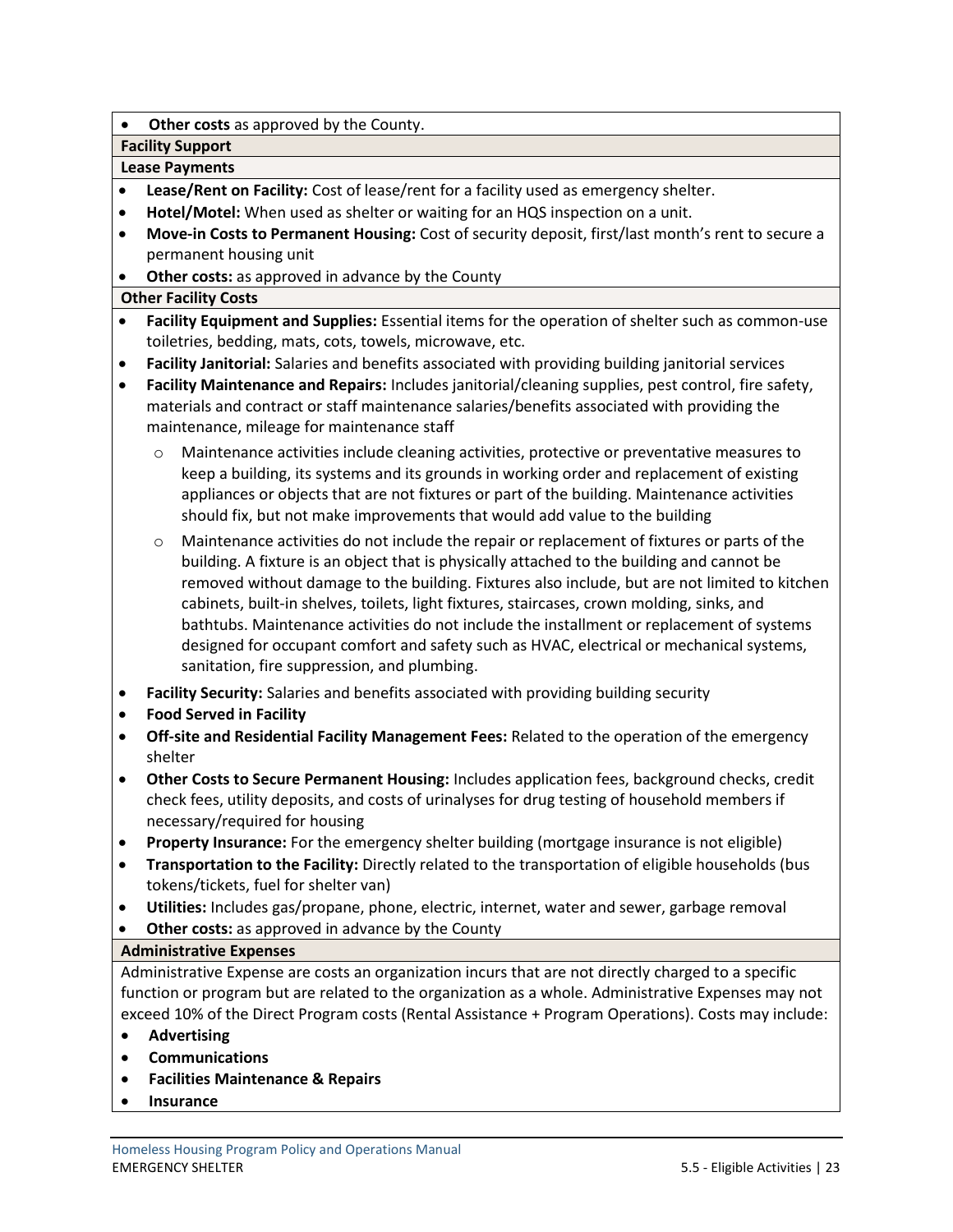- **Machinery & Equipment**
- **Office & Operating Supplies**
- **Personnel Salaries & Benefits**, including:
	- o Executive Staff
	- o Human Resources
	- o Accounting
	- o Legal
- **Professional Services**
- **Public Utilities**
- **Small Tools & Minor Equipment**
- **Other costs:** as approved in advance by the County

#### <span id="page-26-0"></span> $5.5.3$ **INDIRECT COSTS**

Indirect costs eligibility varies by funding source. Indirect costs are eligible within ESG and DRF funding awards. Indirect costs are not eligible expenses under CHG funding.

Service providers with an approved federally negotiated indirect cost rate may charge Indirect Costs to their awards. Indirect costs are defined a[t 2 CFR 200.413](https://www.ecfr.gov/current/title-2/subtitle-A/chapter-II/part-200/subpart-E/subject-group-ECFRd93f2a98b1f6455/section-200.413) and [200.414.](https://www.ecfr.gov/current/title-2/subtitle-A/chapter-II/part-200/subpart-E/subject-group-ECFRd93f2a98b1f6455/section-200.414) Service providers that do not have an approved federally negotiated indirect cost rate may charge an Indirect Costs rate of 10% of modified total direct costs, per [2 CFR 200.414\(f\).](https://www.ecfr.gov/current/title-2/subtitle-A/chapter-II/part-200/subpart-E/subject-group-ECFRd93f2a98b1f6455/section-200.414#p-200.414(f)) Service providers may not apply indirect costs to rental assistance or leasing costs.

#### <span id="page-26-1"></span> $5.5.4$ **SUBMITTING FOR COST REIMBURSEMENT**

Pierce County administers its grants on a cost reimbursement basis only. Service providers may only request reimbursement for eligible costs (as defined in this section, by fund source) and for which they have included in their contract budget. Requests for reimbursement must be submitted on the Countyprovided invoice document, called a Contract Payment Request form (CPR). CPRs must be submitted to [PCCCHMLSInv@piercecountywa.gov](mailto:PCCCHMLSInv@piercecountywa.gov) within 21 working days following the month in which the expenditures were incurred. The submission of incomplete or inaccurate information may delay the reimbursement process.

The expectation for supporting documentation for reimbursement of costs will be determined by the service provider's fiscal and accounting infrastructure:

- **For service providers that have an accounting system or software** that produces expense reports, the expectation would be an expense report with all costs easily identified, where costs requested for reimbursement are clearly classified from other agency costs, is required. Attach this report to the reimbursement request. The Provider will retain documents and actual receipts reflected in the expense report and be available for monitoring from Pierce County Human Services Contract Monitors, State Auditors and Federal Reviews as applicable.
- **For Providers that do not have an accounting system or software** that produces expense reports, the expectation is copies of receipts, and paid invoices will be provided with each payment request. The Provider will retain the original documents and actual receipts to be available for monitoring from Pierce County Human Services Contract Monitors, State Auditors and Federal Reviews as applicable.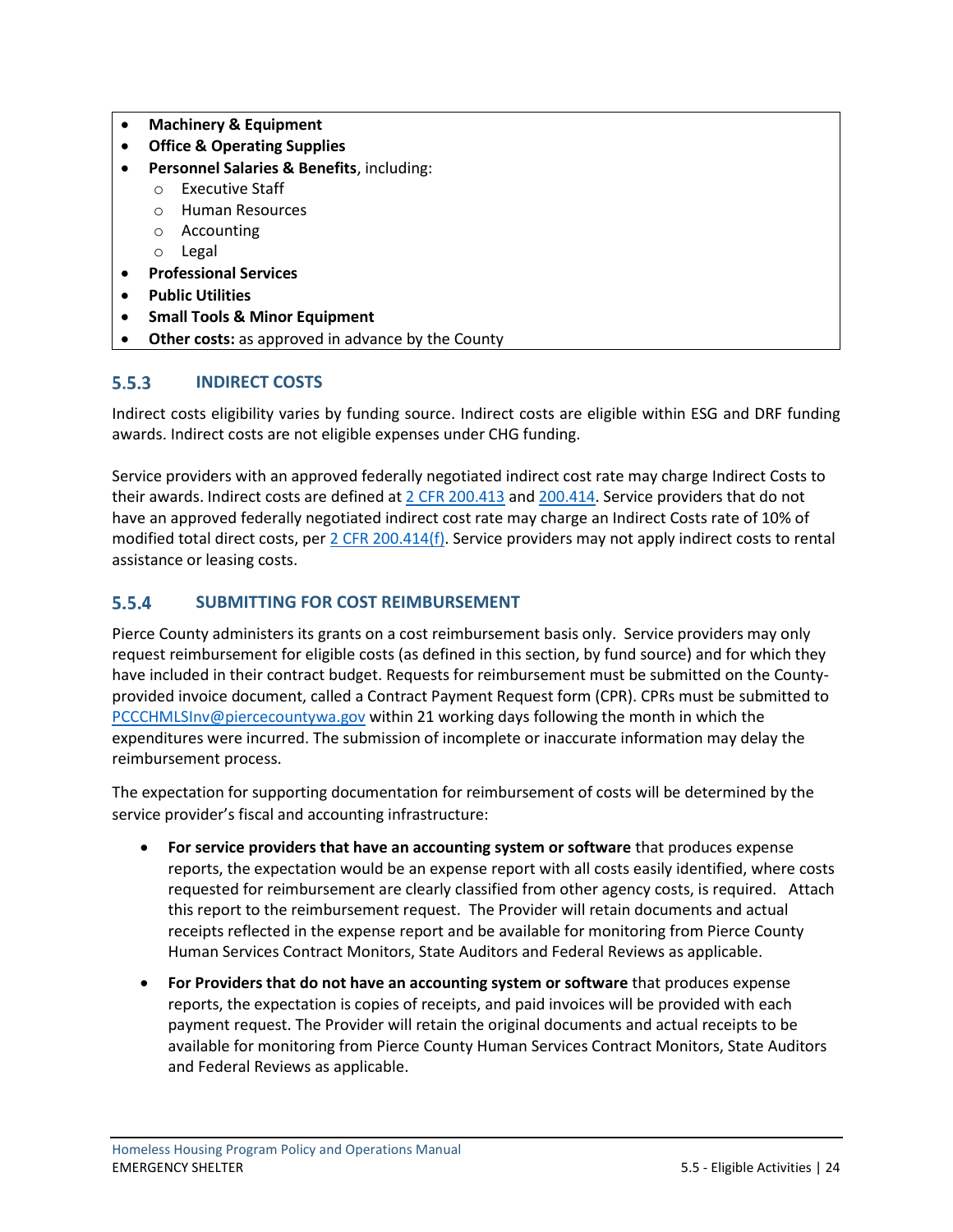**All service providers** are to complete the Salaries and Benefits Tab in the invoice template to clearly identify the portion of employee costs being requested. Proof that employees worked for the agency during the time period of the reimbursement request is required, so pay stubs (redact personal information) or a payroll report is required in addition to completing the Salaries and Benefits tab.